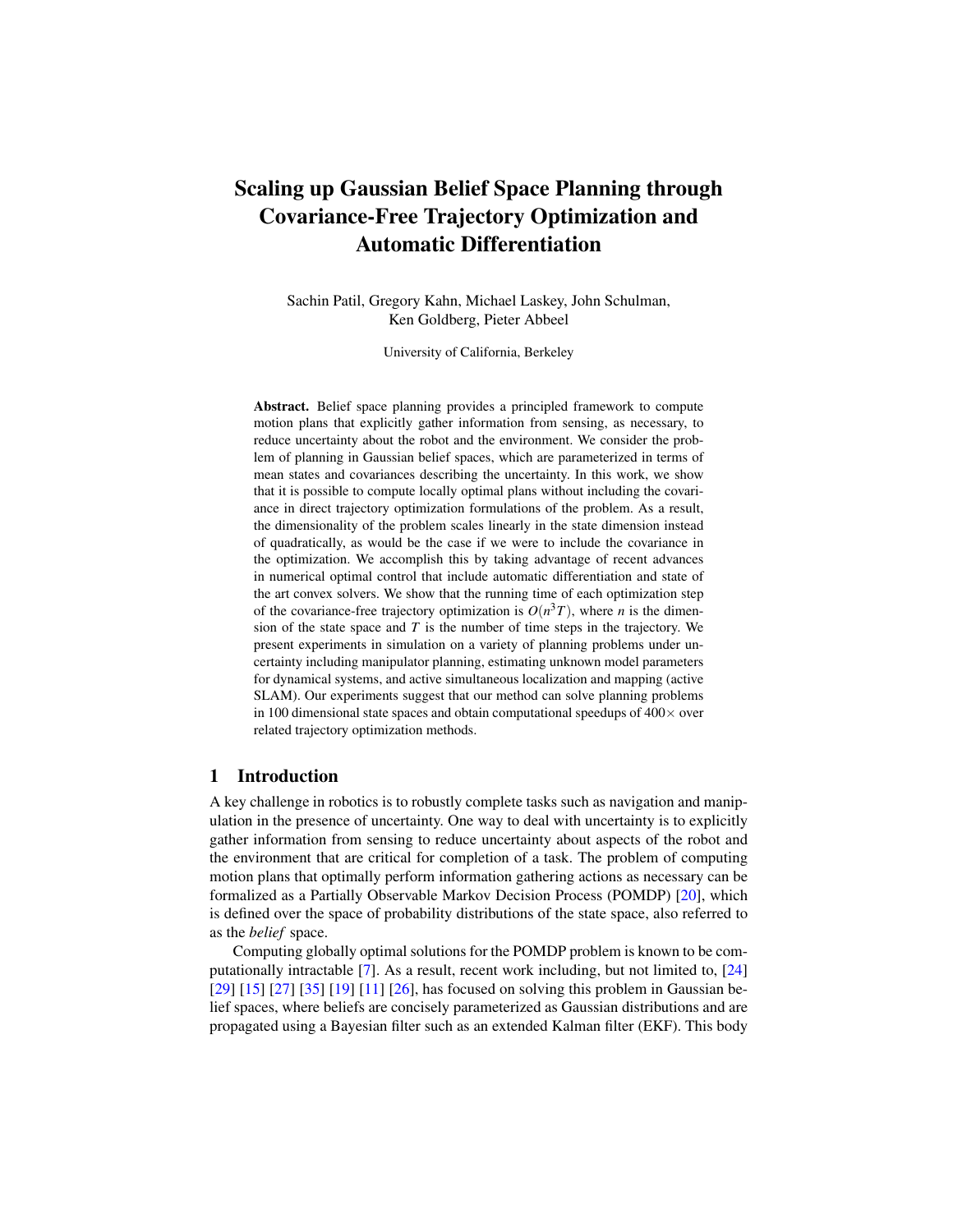of work has lead to the development of novel methods for solving the problem. Unfortunately, the computational effort involved in computing plans using these methods is a bottleneck when there is considerable uncertainty during execution and it is potentially necessary to re-plan at every time step in a receding horizon control context [\[27\]](#page-15-3).

In this work, we formulate the planning problem in Gaussian belief spaces as a trajectory optimization problem. We show that it is possible to compute locally optimal plans by optimizing over just the control inputs and mean states as opposed to optimizing over control inputs, mean states, and covariances  $[27]$   $[26]$ . We refer to this formulation as covariance-free trajectory optimization in Gaussian belief spaces. Excluding the covariance from the optimization has two major implications  $-$  (i) the dimension of the optimization problem is now linear in the state dimension instead of quadratic, thereby leading to considerable computational speedups, and (ii) this eliminates the constraint that ensures that the covariances at all time steps are consistent with the Bayesian belief update, which is nonlinear by virtue of matrix operations such as the matrix inverse involved in the update.

We accomplish covariance-free trajectory optimization by taking advantage of two recent advances in numerical optimal control. The first is the use of *reverse mode* automatic differentiation, which is a technique for efficiently evaluating derivatives of scalar-valued computer represented functions up to machine precision [\[16\]](#page-15-7) [\[2\]](#page-14-3). The second is the development of efficient receding horizon convex solvers [\[13\]](#page-14-4) [\[14\]](#page-14-5) that exploit a priori knowledge about the temporal structure of the problem to generate efficient solver code specific to a problem instance. We show that a combination of both techniques is important for achieving a computational complexity of  $O(n^3T)$  per optimization step, where  $n$  is the state space dimension and  $T$  is the number of time steps.

We evaluate our approach in simulation vis-à-vis other trajectory optimization methods, including dynamic programming [\[35\]](#page-15-4) and trajectory optimization with covariances [\[27\]](#page-15-3) [\[26\]](#page-15-6). We consider planning problems in a variety of domains including planning manipulator motions under uncertainty [\[34\]](#page-15-8), estimating parameters of inaccurate dynamical systems [\[38\]](#page-15-9), and active simultaneous localization and mapping (active SLAM) [\[19\]](#page-15-5). Our experiments suggest that by not including the covariance in the optimization, it is possible to compute plans in Gaussian belief spaces for 100 dimensional state spaces and we have obtained computational speedups of  $400\times$  over related methods.

## 2 Related Work

Planning in the belief space for many robotic tasks is naturally defined over continuous state, action, and observation spaces. In this setting, prior work has tackled the planning problem from a number of different angles:

- (1) Point-based value iteration methods [\[28\]](#page-15-10) [\[23\]](#page-15-11) select a limited set of representative belief points and iteratively apply value updates to those points to compute a control policy over belief space.
- (2) Simulation-based methods [\[32\]](#page-15-12) [\[33\]](#page-15-13) generate a few potential plans and select a plan that optimizes a given metric such as information gain.
- (3) Regression-based planning [\[21\]](#page-15-14) uses logical representations of the belief state to compute plans that achieve a desired goal.
- (4) Sampling-based methods [\[29\]](#page-15-2) [\[17\]](#page-15-15) [\[6\]](#page-14-6) [\[18\]](#page-15-16) [\[1\]](#page-14-7) use randomized exploration strategies to explore the belief space in search of an optimal plan.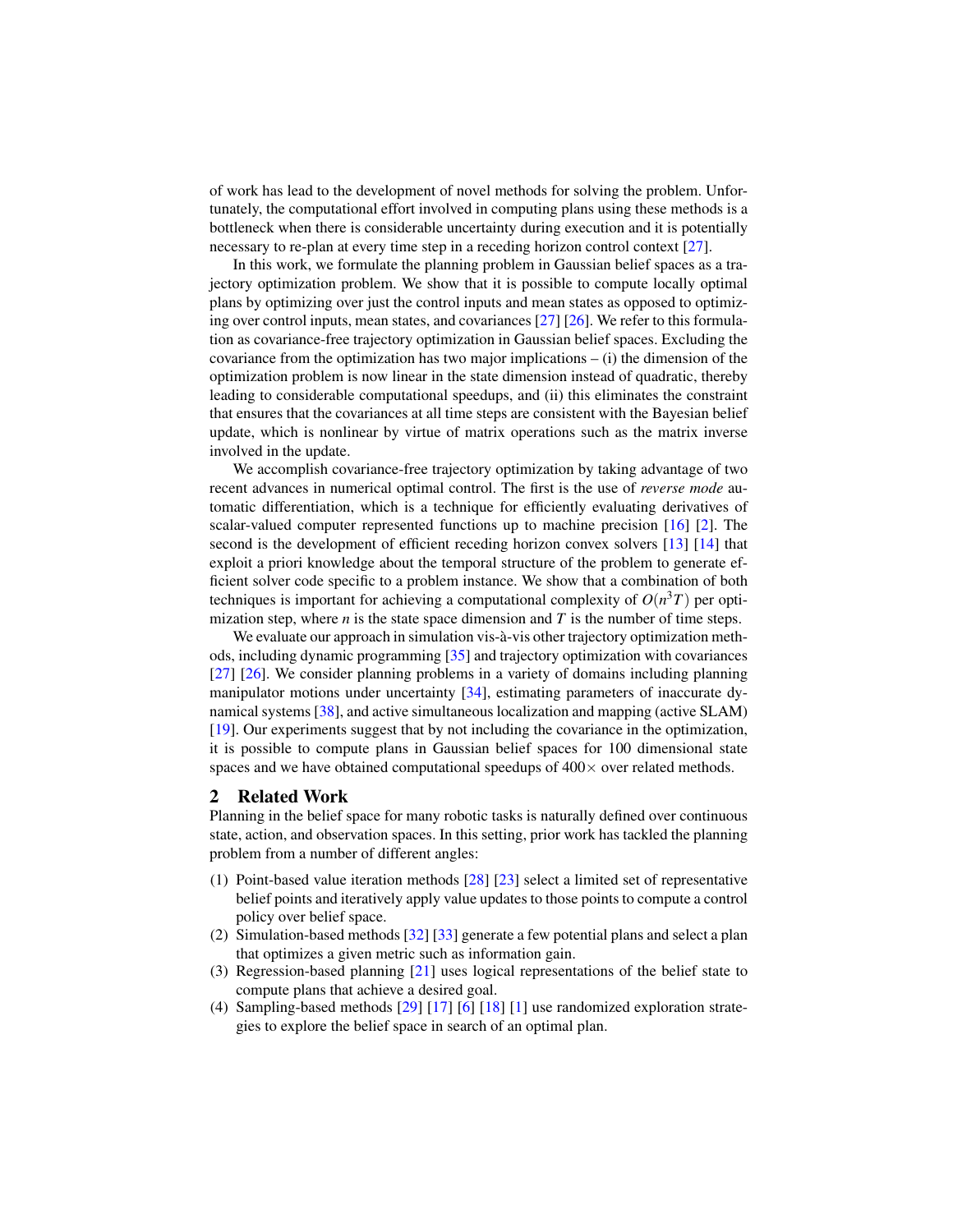- (5) Policy search methods [\[9\]](#page-14-8) [\[11\]](#page-14-2) directly optimize parameters of a control policy using approximate inference in Gaussian belief spaces.
- (6) Trajectory optimization methods [\[24\]](#page-15-1) [\[15\]](#page-14-1) [\[27\]](#page-15-3) [\[35\]](#page-15-4) [\[36\]](#page-15-17) [\[19\]](#page-15-5) [\[22\]](#page-15-18) [\[26\]](#page-15-6) compute locally optimal trajectories (and policies, if applicable) that trade off actuation and sensing actions to maximize information gain over a finite horizon.

Gaussian belief space planning focuses on Gaussian parameterizations of the belief in terms of the mean and covariance. Of the aforementioned categories, specialized methods in categories (4), (5), and (6), have been developed for computing locally optimal plans in Gaussian belief spaces. Trajectory optimization methods (category (6)) can be further classified into two categories (Fig. [1\)](#page-2-0):

- Dynamic programming [\[4\]](#page-14-9) in Gaussian belief spaces: Examples include using linear quadratic regulator (LQR) [\[27\]](#page-15-3), differential dynamic programming (DDP) [\[15\]](#page-14-1), and iterative LQG [\[35\]](#page-15-4). In addition to computing a locally optimal trajectory, these methods also compute an associated control policy.
- Direct optimization methods [\[5\]](#page-14-10) in Gaussian belief spaces: Examples include optimizing just over controls (also known as shooting) [\[24\]](#page-15-1) [\[19\]](#page-15-5) or optimizing over controls, mean states, and covariances (also known as collocation) [\[27\]](#page-15-3) [\[26\]](#page-15-6). These methods compute a locally optimal open-loop trajectory.



<span id="page-2-0"></span>Fig. 1. Taxonomy of trajectory optimization methods for Gaussian belief space planning. Our covariancefree optimization formulation optimizes over controls only (shooting) or both controls and mean states (partial collocation).

Our covariance-free trajectory optimization method lies in the sub-category of direct trajectory optimization methods that optimize over controls and mean states only. Prior work has explored shooting methods by directly optimizing over the sequence of control inputs using control sampling [\[24\]](#page-15-1), which is not desirable in the case of continuous action spaces common in robotic tasks. Indelman et al. [\[19\]](#page-15-5) use gradient descent to optimize over the sequence of controls but use finite differences to compute the gradient of the objective function. As we will show in Sec. [5,](#page-8-0) use of finite differences over long trajectories leads to poorly conditioned gradients, leading to slow convergence. In this work, we compute exact gradients using automatic differentiation (Sec. [4.2\)](#page-5-0).

Prior work has also explored the possibility of optimizing over mean states and control inputs for planning under uncertainty. However, the formulation of Vitus et al. [\[37\]](#page-15-19) cannot account for state- and control-dependent noise, which is important for belief space planning. Kontitsis et al. [\[22\]](#page-15-18) use covariance matrix adaption (CMA) based optimization to optimize the objective subject to constraints on the evolution of the mean state but this sampling-based optimization method is computationally expensive.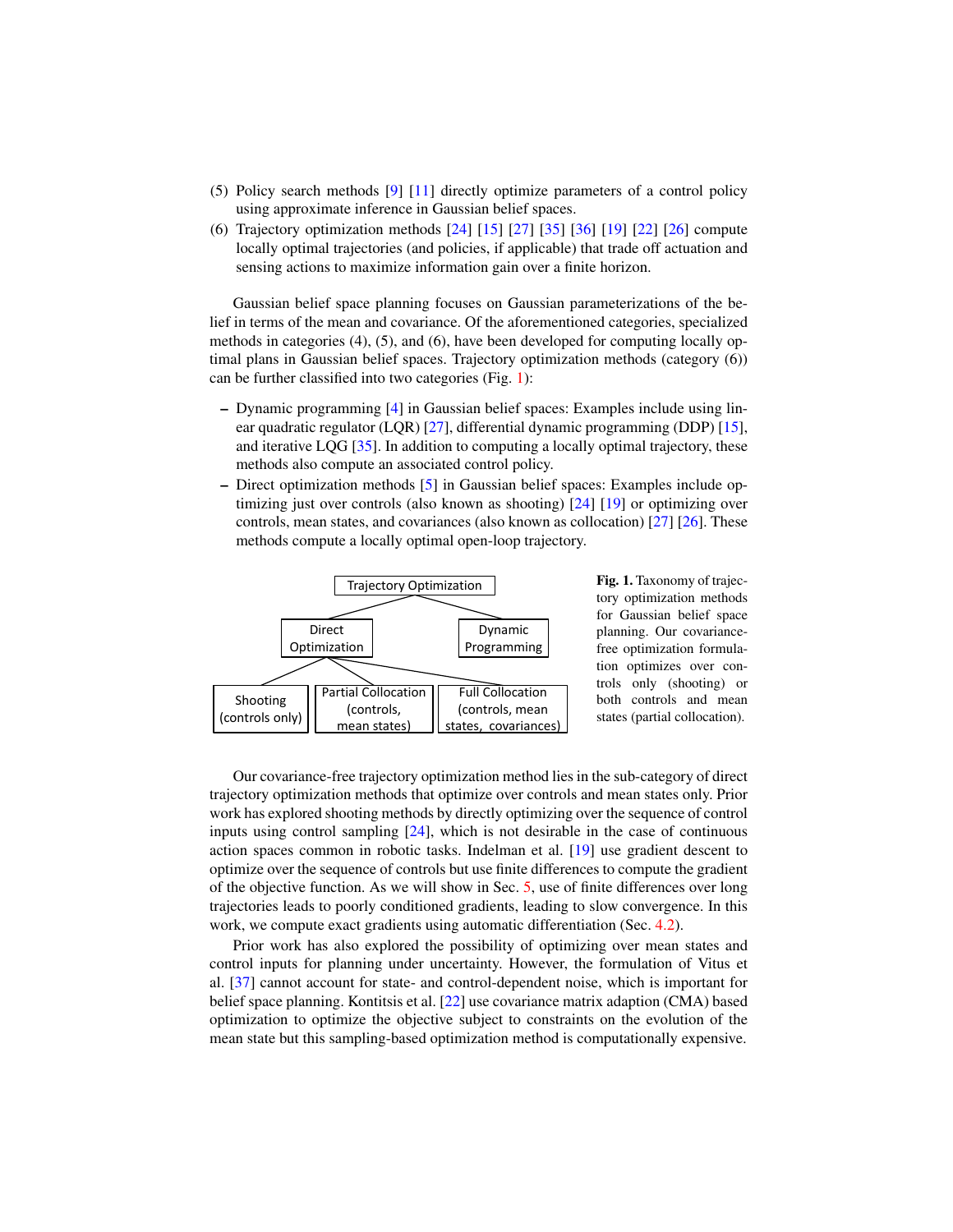## <span id="page-3-0"></span>3 Gaussian Belief Space Planning: Preliminaries and Notation

Let  $\mathbf{x} = [\mathbf{x}_i^R, \mathbf{x}^{\circ}]^T \in \mathbb{R}^{n_{\mathbf{x}}}$  be the system state consisting of the state  $\mathbf{x}^R$  of the robot and the state  $\mathbf{x}^{\mathcal{O}}$  of relevant objects in the environment. Let  $\mathbf{u} = [\mathbf{u}^R, \mathbf{u}^{\mathcal{O}}]^T \in \mathbb{R}^{n_{\mathbf{u}}}$  denote the combined control input applied to the system and  $\mathbf{z} = [\mathbf{z}^R, \mathbf{z}^{\circ}]^\top \in \mathbb{R}^{n_\mathbf{z}}$  be the vector of measurements obtained about the system state using sensors. We are given stochastic dynamics and measurement models given by nonlinear differentiable functions f and h:

$$
\mathbf{x}_{t+1} = \mathbf{f}(\mathbf{x}_t, \mathbf{u}_t, \mathbf{q}_t), \ \mathbf{q}_t \sim \mathcal{N}(\mathbf{0}, I), \tag{1}
$$

<span id="page-3-4"></span><span id="page-3-1"></span>
$$
\mathbf{z}_t = \mathbf{h}(\mathbf{x}_t, \mathbf{r}_t), \qquad \mathbf{r}_t \sim \mathcal{N}(\mathbf{0}, I), \tag{2}
$$

where  $q_t$  is the Gaussian dynamics noise and  $r_t$  is Gaussian measurement noise.

We consider a Gaussian parameterization of the belief  $(\hat{\mathbf{x}}_t, \Sigma_t)$  consisting of the mean state  $\hat{\mathbf{x}}_t$  and the covariance  $\Sigma_t$ . We assume that the initial belief  $(\hat{\mathbf{x}}_0, \Sigma_0)$  is given. Given a current belief  $(\hat{\mathbf{x}}_t, \Sigma_t)$ , a control input  $\mathbf{u}_t$ , and a measurement  $\mathbf{z}_{t+1}$ , the belief state evolves using a Bayesian filter such as an extended Kalman filter (EKF), according to a stochastic process given by [\[35\]](#page-15-4):

<span id="page-3-6"></span>
$$
\hat{\mathbf{x}}_{t+1} = \mathbf{f}(\hat{\mathbf{x}}_t, \mathbf{u}_t, \mathbf{0}) - K_t(\mathbf{z}_{t+1} - \mathbf{h}(\mathbf{f}(\hat{\mathbf{x}}_t, \mathbf{u}_t, \mathbf{0}), \mathbf{0}),
$$
\n(3a)

$$
\Sigma_{t+1} = (I - K_t H_t) \Sigma_{t+1}^{-},
$$
\n(3b)

$$
A_t = \frac{\partial \mathbf{f}}{\partial \mathbf{x}}(\hat{\mathbf{x}}_t, \mathbf{u}_t, \mathbf{0}), \ Q_t = \frac{\partial \mathbf{f}}{\partial \mathbf{q}}(\hat{\mathbf{x}}_t, \mathbf{u}_t, \mathbf{0}), \ \Sigma_{t+1}^- = A_t \Sigma_t A_t^\mathsf{T} + Q_t Q_t^\mathsf{T}, \tag{3c}
$$

$$
H_t = \frac{\partial \mathbf{h}}{\partial \mathbf{x}} (\hat{\mathbf{x}}_{t+1}, \mathbf{0}), \ R_t = \frac{\partial \mathbf{h}}{\partial \mathbf{r}} (\hat{\mathbf{x}}_{t+1}, \mathbf{0}), \ K_t = \Sigma_{t+1}^{-1} H_t^{\mathsf{T}} (H_t \Sigma_{t+1}^{-1} H_t^{\mathsf{T}} + R_t R_t^{\mathsf{T}})^{-1}.
$$
 (3d)

We consider discrete-time Gaussian belief space planning problems that are solved over a finite horizon *T* in which a robot performs information gathering actions as necessary, to minimize uncertainty during task execution. For example, in localization, a robot seeks to reduce the variance of its state, and in parameter estimation, the robot seeks to reduce the variance of its model parameters. In general, objectives that are functions of means, covariances, and control inputs can be considered.

Depending on the optimal control method used, the objective is to either compute a sequence of controls  $\mathbf{u}_t$  or a control policy  $\mathbf{u}_t = \pi_t(\hat{\mathbf{x}}_t, \Sigma_t)$  for all  $0 \le t < T$  that minimizes the objective:

<span id="page-3-5"></span><span id="page-3-2"></span>
$$
\underset{\mathbf{z}_{1:T}}{\mathbf{E}}\left[c_{T}(\hat{\mathbf{x}}_{T},\Sigma_{T})+\sum_{t=0}^{T-1}c_{t}(\hat{\mathbf{x}}_{t},\Sigma_{t},\mathbf{u}_{t})\right],\tag{4}
$$

where  $c_T$  and  $c_t$  are given immediate cost functions and the expectation is taken over the stochastic measurements. The planning problem can be illustrated as a graphical model as shown in Fig. [2.](#page-4-0) The solid lines in the graphical model indicate relationships between the means  $\hat{\mathbf{x}}_{0:T}$ , covariances  $\Sigma_{0:T}$ , and controls  $\mathbf{u}_{0:T-1}$ . The dashed lines indicate the dependence of the immediate cost functions  $c_{0:T}$  and the different variables.

In our experiments, we encode the objective of minimizing the uncertainty while penalizing the control effort by using cost functions of the form:

<span id="page-3-3"></span>
$$
c_t(\hat{\mathbf{x}}_t, \Sigma_t, \mathbf{u}_t) = \text{tr}(M_t \Sigma_t) + \mathbf{u}_t^{\mathsf{T}} N_t \mathbf{u}_t, \ \ c_T(\hat{\mathbf{x}}_T, \Sigma_T) = \text{tr}(M_T \Sigma_T) \tag{5}
$$

where minimizing the trace of the covariance  $\Sigma_t$  minimizes the uncertainty and matrices  $M_t$  and  $N_t$  are positive semi-definite cost matrices. However, the cost functions are general enough to include additional problem-specific terms.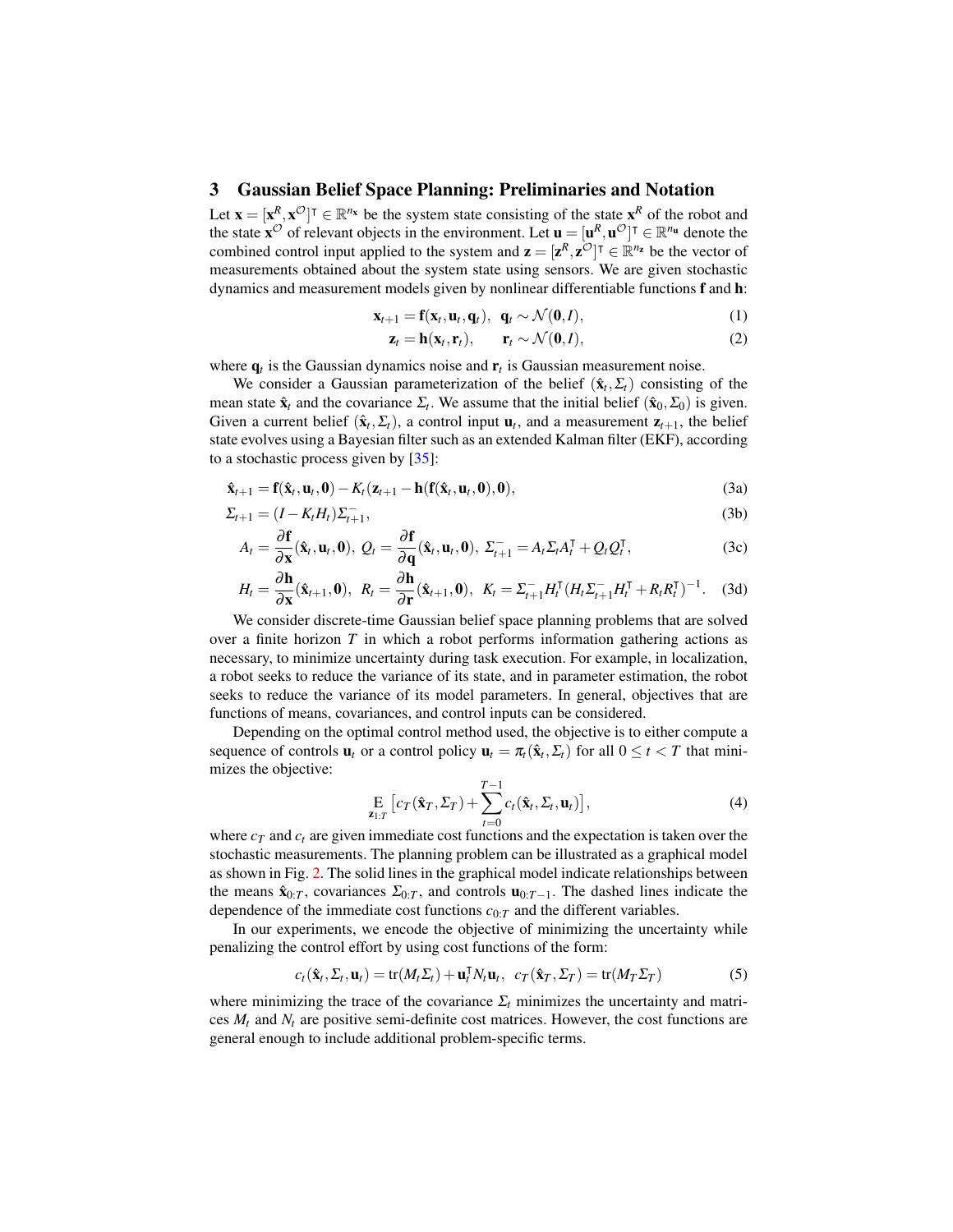

<span id="page-4-0"></span>Fig. 2. Graphical model for finite horizon Gaussian belief space planning. Given the initial belief  $(\hat{\mathbf{x}}_0, \Sigma_0)$ , all subsequent  $\hat{\mathbf{x}}_t$  and  $\Sigma_t$  are functions of  $\hat{\mathbf{x}}_0$ ,  $\Sigma_0$ , and the sequence of controls  $\mathbf{u}_{0:t-1}$ . The immediate cost functions *ct* and *cT* are functions of the controls, mean states, and covariances.

# 4 Covariance-Free Trajectory Optimization

#### 4.1 Formulation

Direct methods for trajectory optimization [\[5\]](#page-14-10) formulate the planning problem as a nonlinear trajectory optimization problem. In this setting, the stochastic, partially-observed control problem described in Sec. [3](#page-3-0) is replaced by a deterministic optimal control problem, which is computationally tractable. As first pointed out by Platt et al. [\[27\]](#page-15-3), this can be accomplished by making the assumption that the maximum likelihood observation is obtained at each time step, i.e.,  $z_t = h(\hat{x}_t, 0)$ . This eliminates the stochasticity in the evolution of the mean state  $(Eq. (3a))$  $(Eq. (3a))$  $(Eq. (3a))$ , converting the problem into a deterministic optimal control problem. The goal is to compute a sequence of controls  $\mathbf{u}_{0:T-1}$  that minimizes the objective  $c_T(\hat{\mathbf{x}}_T, \Sigma_T) + \sum_{t=0}^{T-1} c_t(\hat{\mathbf{x}}_t, \Sigma_t, \mathbf{u}_t)$ , without the expectation term appearing in the original objective  $(Eq. (4))$  $(Eq. (4))$  $(Eq. (4))$ . This class of methods computes an openloop sequence of controls **u**<sub>0:*T*−1</sub>. During execution, we follow the model predictive control paradigm [\[8\]](#page-14-11) of repeatedly re-planning to account for the current observation. However, the key is to be able to re-plan sufficiently fast.

Since all subsequent  $\hat{\mathbf{x}}_t$  and  $\Sigma_t$  are functions of  $\hat{\mathbf{x}}_0$ ,  $\Sigma_0$ , and the sequence of controls u<sub>0:*t*−1</sub>, as shown in Fig. [2,](#page-4-0) it is possible to formulate the optimization problem in terms of one or more of controls, mean states, and covariances. The three possible formula-tions are shown in Table [1.](#page-5-1) Here,  $C(\cdot)$  represents the objective expressed in Eqs. [4,](#page-3-2) [5](#page-3-3) in terms of the optimization variables,  $\hat{\mathbf{x}}_{\text{target}}$  represents the desired mean target state, and  $X_{\text{feasible}}$  and  $U_{\text{feasible}}$  are sets of feasible states and control inputs, respectively.

Of these, the shooting and partial collocation formulations constitute the covariancefree optimization formulations considered in this work and are described below:

(i) **Shooting:** The objective  $\mathcal{C}(\hat{\mathbf{x}}_0, \Sigma_0, \mathbf{u}_{0:T-1})$  is a nonlinear function of the initial belief  $(\hat{\mathbf{x}}_0, \Sigma_0)$  and the sequence of controls  $\mathbf{u}_{0:T-1}$  since the immediate cost functions  $c_t(\hat{\mathbf{x}}_t, \Sigma_t, \mathbf{u}_t)$  are dependent on the previously applied controls (Fig. [2\)](#page-4-0). For planning problems, it is often desired that the mean state at the final time step is at a desired target, i.e.,  $\hat{\mathbf{x}}_T = \hat{\mathbf{x}}_{\text{target}}$ . However, since  $\hat{\mathbf{x}}_T$  is dependent on the sequence of controls, the optimization contains a possibly nonlinear constraint  $\mathbf{\hat{f}}(\mathbf{\hat{x}}_0,\mathbf{u}_{0:T-1},\mathbf{0}) = \mathbf{\hat{x}}_{\text{target}}$ , where  $\tilde{\mathbf{f}}(\hat{\mathbf{x}}_0,\mathbf{u}_{0:T-1},\mathbf{0}) = \mathbf{f}(\mathbf{f}(\ldots(\mathbf{f}(\hat{\mathbf{x}}_0,\mathbf{u}_0),\mathbf{u}_1),\ldots),\mathbf{u}_{T-1})$  computes the state at time step *T*. A similar iterative nonlinear constraint arises for restricting the states  $\hat{\mathbf{x}}_{0:T}$  to the set of feasible states  $X_{\text{feasible}}$ . In practice, these nonlinear constraints are typically added as costs to the optimization objective. The optimization problem has dimension  $n_{\rm u}T$ .

(ii) Partial Collocation: A second formulation considers optimizing over the controls  $\mathbf{u}_{0:T-1}$  and mean states  $\hat{\mathbf{x}}_{0:T}$ . Similar to shooting, the objective  $\mathcal{C}(\hat{\mathbf{x}}_{0:T}, \Sigma_0, \mathbf{u}_{0:T-1})$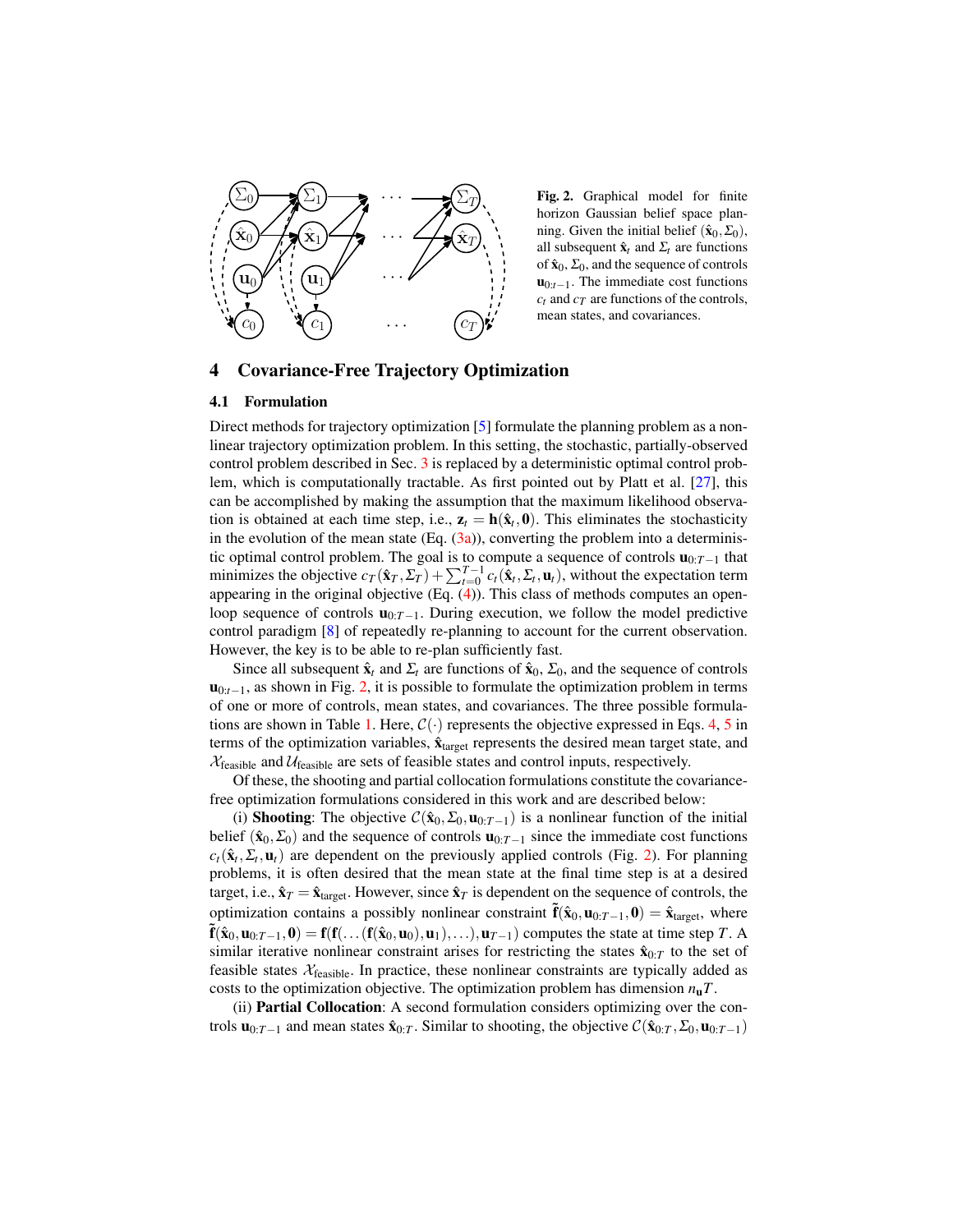|                             | Covariance-free Trajectory Optimization                                                                                                                                                                                                                                                                                                              |                                                         |                                                                                                                                                                                                                                                                                                                                           |                                                                      |                                                                                                                                                                                                                                                                                                                                                                                                |
|-----------------------------|------------------------------------------------------------------------------------------------------------------------------------------------------------------------------------------------------------------------------------------------------------------------------------------------------------------------------------------------------|---------------------------------------------------------|-------------------------------------------------------------------------------------------------------------------------------------------------------------------------------------------------------------------------------------------------------------------------------------------------------------------------------------------|----------------------------------------------------------------------|------------------------------------------------------------------------------------------------------------------------------------------------------------------------------------------------------------------------------------------------------------------------------------------------------------------------------------------------------------------------------------------------|
| Shooting                    |                                                                                                                                                                                                                                                                                                                                                      | <b>Partial Collocation</b>                              |                                                                                                                                                                                                                                                                                                                                           | <b>Full Collocation</b>                                              |                                                                                                                                                                                                                                                                                                                                                                                                |
| $\mathbf{u}_{0:T-1}$<br>s.t | min $\mathcal{C}(\hat{\mathbf{x}}_0, \Sigma_0, \mathbf{u}_{0:T-1})$<br>$\tilde{\mathbf{f}}(\hat{\mathbf{x}}_0, \mathbf{u}_{0:T-1}, \mathbf{0}) = \hat{\mathbf{x}}_{\text{target}}$<br>$\tilde{\mathbf{f}}(\hat{\mathbf{x}}_0, \mathbf{u}_{0:t-1}, \mathbf{0}) \in \mathcal{X}_{\text{feasible}}$<br>$\mathbf{u}_t \in \mathcal{U}_{\text{feasible}}$ | $\mathbf{u}_{0:T-1}$<br>$\hat{\mathbf{x}}_{0:T}$<br>s.t | min $\mathcal{C}(\hat{\mathbf{x}}_{0:T}, \Sigma_0, \mathbf{u}_{0:T-1})$<br>$\hat{\mathbf{x}}_{t+1} = \mathbf{f}(\hat{\mathbf{x}}_t, \mathbf{u}_t, \mathbf{0})$<br>$\hat{\mathbf{x}}_T = \hat{\mathbf{x}}_{\text{target}},$<br>$\hat{\mathbf{x}}_t \in \mathcal{X}_{\text{feasible}},$<br>$\mathbf{u}_t \in \mathcal{U}_{\text{feasible}}$ | min<br>$u0:T-1$<br>$\mathbf{\hat{x}}_{0:T}$<br>$\Sigma_{0:T}$<br>s.t | $\mathcal{C}(\hat{\mathbf{x}}_{0:T}, \Sigma_{0:T}, \mathbf{u}_{0:T-1})$<br>$\hat{\mathbf{x}}_{t+1} = \mathbf{f}(\hat{\mathbf{x}}_t, \mathbf{u}_t, \mathbf{0}),$<br>$\Sigma_{t+1} = (I - K_t H_t) \Sigma_{t+1}^{-},$<br>$\hat{\mathbf{x}}_T = \hat{\mathbf{x}}_{\text{target}},$<br>$\hat{\mathbf{x}}_t \in \mathcal{X}_{\text{feasible}},$<br>$\mathbf{u}_t \in \mathcal{U}_{\text{feasible}}$ |

<span id="page-5-1"></span>Table 1. Three possible formulations for direct trajectory optimization in Gaussian belief spaces. Our covariance-free optimization formulation either optimizes only over controls (shooting) or over controls and mean states (partial collocation).

is nonlinear and dependent on the initial covariance  $\Sigma_0$  and the mean states and controls (Fig. [2\)](#page-4-0). In this formulation, the final target constraint  $\hat{\mathbf{x}}_T = \hat{\mathbf{x}}_{\text{target}}$  is directly included in the optimization as  $\hat{\mathbf{x}}_T$  is included in the optimization. Similarly, bounds on the controls and mean states are directly included in the optimization. The optimization problem has dimension  $(n_x + n_u)T$ .

Comparison with Full Collocation: Prior work has typically considered full collocation that optimizes over means, controls, and covariances [\[27\]](#page-15-3) [\[26\]](#page-15-6). The main advantage of full collocation is that the objective  $C(\hat{\mathbf{x}}_{0:T}, \Sigma_{0:T}, \mathbf{u}_{0:T-1})$  is only dependent on local variables at each time step. The objective considered in this work turns out to be quadratic, which is suitable for numerical optimization methods. Also, constraints on the mean states and controls are directly included in the optimization formulation.

However, since the covariance matrices  $\Sigma_t$  are included in the optimization, it is important to ensure that the covariance matrices are consistent with the evolution of the belief state, as given in Eq.  $(3b)$ . This equality constraint is nonlinear because of the presence of matrix operations, particularly the matrix inverse used to compute the Kalman gain (Eq. [\(3d\)](#page-3-5)), and is difficult to satisfy in a numerical optimization procedure. In addition, the optimization dimension increases because of the inclusion of the covariance matrices. The optimization problem has dimension  $(n_x(n_x + 1)/2 + n_u)T$ , where we exploit the symmetry in  $\Sigma_t$  to only store the lower diagonal half [\[27\]](#page-15-3) [\[26\]](#page-15-6). Additional care, such as using the square root of the covariance matrix instead of the covariance itself  $[26]$ , also needs to be taken to ensure that the covariances remain positive semi-definite during the course of the optimization.

#### <span id="page-5-0"></span>4.2 Tools for Covariance-Free Trajectory Optimization

We rely on two key advances in numerical optimal control  $-$  (i) automatic differentiation to accurately compute gradients of the nonlinear objective, and (ii) state of the art convex solvers that are used in a sequential quadratic programming framework for optimizing the nonlinear objective subject to constraints.

Automatic Differentiation: For covariance-free trajectory optimization, the objective  $C(\hat{\mathbf{x}}_0, \Sigma_0, \mathbf{u}_{0:T-1})$  is a nonlinear function of the initial belief  $(\hat{\mathbf{x}}_0, \Sigma_0)$  and the sequence of controls **u**<sub>0:*T*−1</sub>. If numerical finite differences are used to compute the gradient of the nonlinear objective, then the gradients are poorly conditioned. For instance,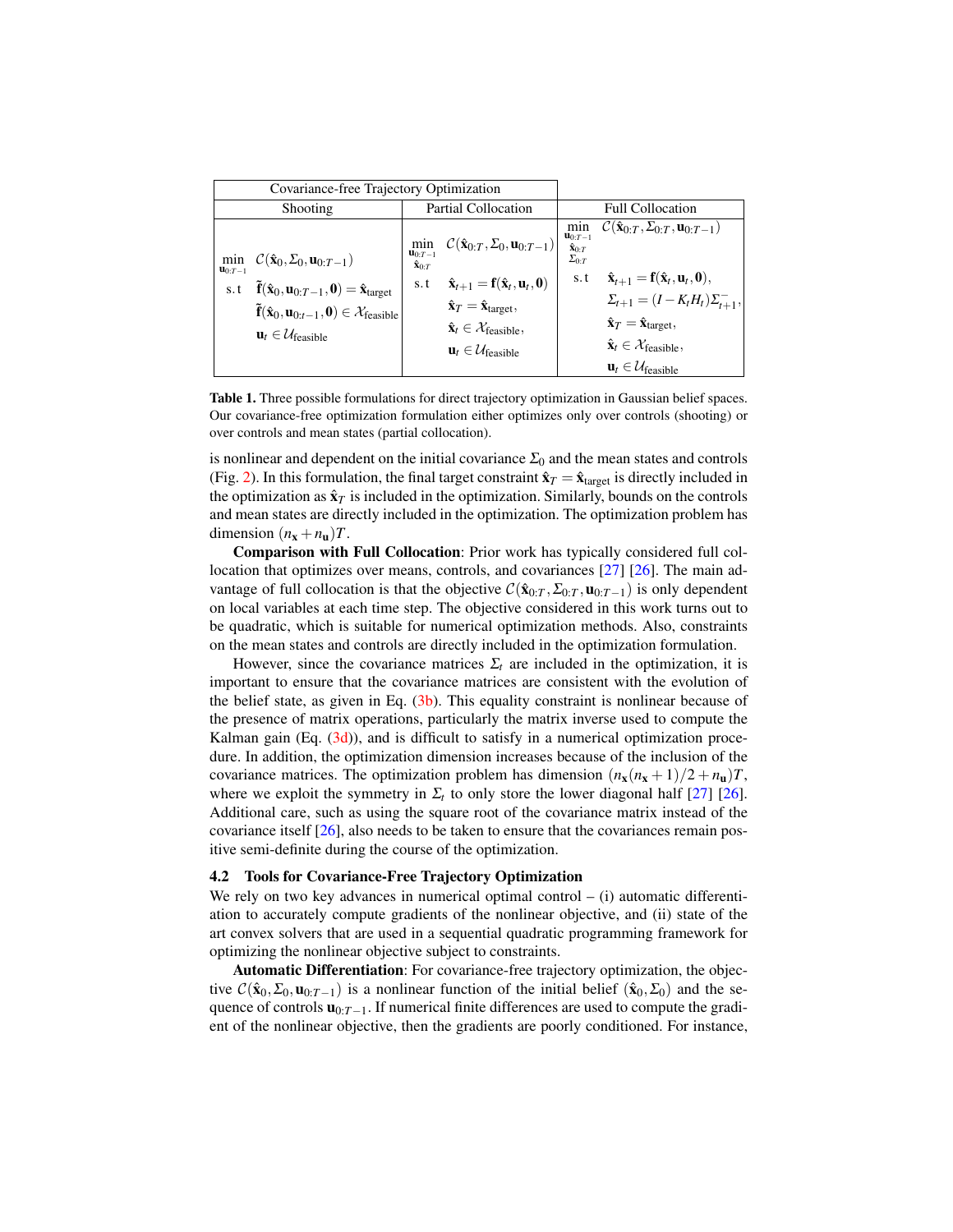a small change in the control input  $\mathbf{u}_0$  will often have a dramatically large effect on the objective as compared to a small change in  $u_{T-1}$ . In Sec. [5,](#page-8-0) we show that using gradients computed using finite differences indeed lead to slower convergence. One alternative would be to hand-compute the analytical expressions of first and preferably second-order derivatives. However, this is difficult for complex functions such as the matrix inverse involved in the belief dynamics (Eq. [\(3\)](#page-3-6)). Special cases also need to be taken into account to correctly handle singularities in computation.

Automatic differentiation (AD) [\[16\]](#page-15-7) is a technique for evaluating derivatives of computer represented functions and can deliver directional derivatives, up to machine precision, of arbitrary computer-represented functions. Automatic differentiation has resulted in the development of efficient numerical optimal control methods [\[12\]](#page-14-12) and recent work on optimization on manifolds for robotics applications [\[31\]](#page-15-20). We note that automatic differentiation is different from symbolic differentiation, which directly operates on functions represented in a special purpose symbolic language. We refer the reader to Griewank et al. for a comparative study [\[16\]](#page-15-7).

In our case, since the objective is scalar valued, we use the *reverse* mode for differentiation that offers considerable savings to be made by exploiting the structure, sparsity, and symmetry of the Jacobian. Several computational tools have been developed to facilitate reverse mode automatic differentiation. Examples include Theano [\[3\]](#page-14-13), ADOL-C [\[16\]](#page-15-7), and CasADi [\[2\]](#page-14-3). We use CasADi since it also supports matrix-valued atomic operations. We only compute the gradients using automatic differentiation and not the complete Hessian of the objective. Even though it is possible to compute the entire Hessian, it is computationally very expensive and does not scale well to larger problems. We use the symmetric rank 1 (SR1) update method to update the Hessian using the gradients computed using automatic differentiation [\[25\]](#page-15-21).

An important consequence of using reverse-mode automatic differentiation is what is known as the *cheap gradient* principle which states that the complexity of computing the gradient of a scalar-valued function is bounded above by a small constant factor times the complexity of evaluating the function itself [\[16\]](#page-15-7). This fact will be used in the analysis of the running time of covariance-free trajectory optimization methods.

State of the art Convex Solvers: We use sequential quadratic programming (SQP) to locally optimize the non-convex, constrained optimization problem that results from the covariance-free formulation. SQP [\[25\]](#page-15-21) optimizes problems in parameter  $\theta$  of the form  $\min_{\theta} C(\theta)$  subject to constraints. One repeatedly constructs a quadratic program (quadratic objective and linear constraints) that locally approximates the original problem around the current solution  $\theta$ . Then one solves the quadratic program to compute a step  $\Delta\theta$  that make progress on the original problem. Two necessary ingredients in a SQP implementation are trust regions and merit functions. A trust region constrains  $\theta$  in each subproblem to the region where the approximation is valid. The trust region is adaptively changed based on the merit function, which has the form  $f_{\mu}(\theta) = f(\theta) + \mu \cdot$ ConstraintViolation( $\theta$ ). Here,  $\mu$  is a given penalty parameter that penalizes violations of nonlinear constraints, and it ensures that the steps taken by the algorithm make progress on both the cost function and the constraints. The optimization algorithm solves a series of problems  $\min_{\theta} f_{\mu_0}(\theta), \min_{\theta} f_{\mu_1}(\theta), \ldots, \min_{\theta} f_{\mu_n}(\theta)$ for  $\mu_0 < \mu_1 < \cdots < \mu_n$  where the penalty parameter  $\mu$  is sequentially increased in an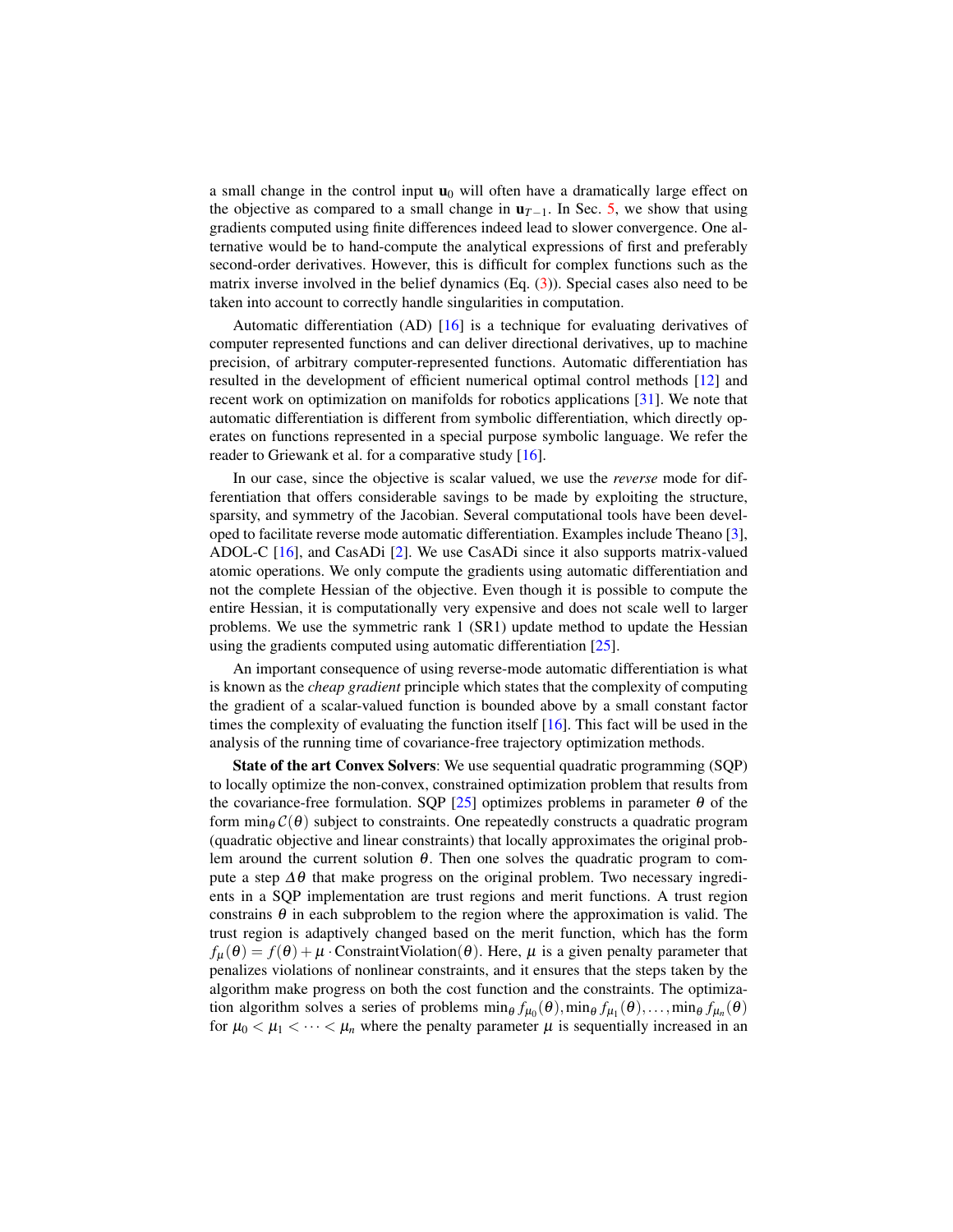outer loop. We used sequential quadratic programming (SQP) with  $\ell_1$  penalties [\[25\]](#page-15-21), also used by Schulman et al. [\[30\]](#page-15-22) for robot motion planning in state space.

At the core of the SQP method is a QP solver. We efficiently solve the underlying QPs using a numerical optimization code generation framework called FORCES [\[14\]](#page-14-5). FORCES generates code for solving QPs that is based on the interior-point method and is specialized for convex multistage problems such as trajectory optimization. Automatic code generation for convex solvers has gained popularity since it is able to exploit the fact that all problem dimensions and the structure of the problem is known a priori. This permits generation of highly customized and fast solver code that solves instances of a particular problem. We use this solver for all our experiments, including for the full collocation formulation.

An important consequence of using the FORCES code generation framework is that the complexity of solving a QP in *m* optimization variables and *T* time steps is  $O(m^3T)$ , instead of worst case complexity of  $O(m^3T^3)$  that is associated with a condensing procedure used to reduce the number of optimization variables in QP solvers [\[13\]](#page-14-4). This speedup is obtained from exploitation of the known temporal structure of the problem. This fact will be used in the analysis of the running time of covariance-free trajectory optimization methods.

#### 4.3 Running Time Analysis

For the sake of analysis, we assume that the dimension  $n_x$  of the state space,  $n_u$  of the control input space, and  $n_z$  of the measurements are  $O(n)$ . As a result, the covariance matrix has dimension  $O(n^2)$ . Let *T* be the number of time steps in the trajectory being optimized, also referred to as the trajectory horizon. We analyze the complexity of each step of the optimization procedure since the number of optimization steps required for convergence cannot be expressed in terms of *n* or *T*.

Computing the objective  $(Eq. (5))$  $(Eq. (5))$  $(Eq. (5))$  requires the propagation of the beliefs along a trajectory according to Eq. [\(3\)](#page-3-6). Since the Bayesian update requires matrix operations such as multiplication operations and matrix inversion of matrices of order  $O(n^2)$ , the complexity of each update step is  $O(n^3)$ . As a result, the overall complexity of computing the objective for all time steps is  $O(n^3T)$ .

We analyze the complexity of each step of the optimization for covariance-free optimization. The complexity of computing the gradients using reverse-mode automatic differentiation is  $O(n^3T)$  using the cheap gradient principle. The shooting and partial collocation formulations have  $n_{\mathbf{u}}T$  and  $(n_{\mathbf{x}} + n_{\mathbf{u}})T$  optimization variables, respectively. The complexity of solving each QP using the FORCES code generation framework is  $O(n^3T)$ . This is the same order of complexity as computing the objective, and hence is a lower bound on the planning complexity for trajectory optimization methods.

We note that the locally optimizing the full collocation formulation is of the order of  $O(n^6T)$ , since it contains  $(n_x(n_x+1)/2+n_u)T$  or  $O(n^2)T$  optimization variables. In practice, however, the nonlinear equality constraint that ensures that the beliefs are consistent with the belief update (Eq.  $(3b)$ ) requires introduction of additional slack variables in the SQP method with  $\ell_1$  penalties, which results in a large constant factor. We also note that the complexity of dynamic programming methods is  $O(n^6T)$  for iLQG [\[35\]](#page-15-4), which can be reduced to  $O(n^4T)$  if the immediate cost functions are assumed to be quadratic in the mean and linear in the variance, as is the case in our work.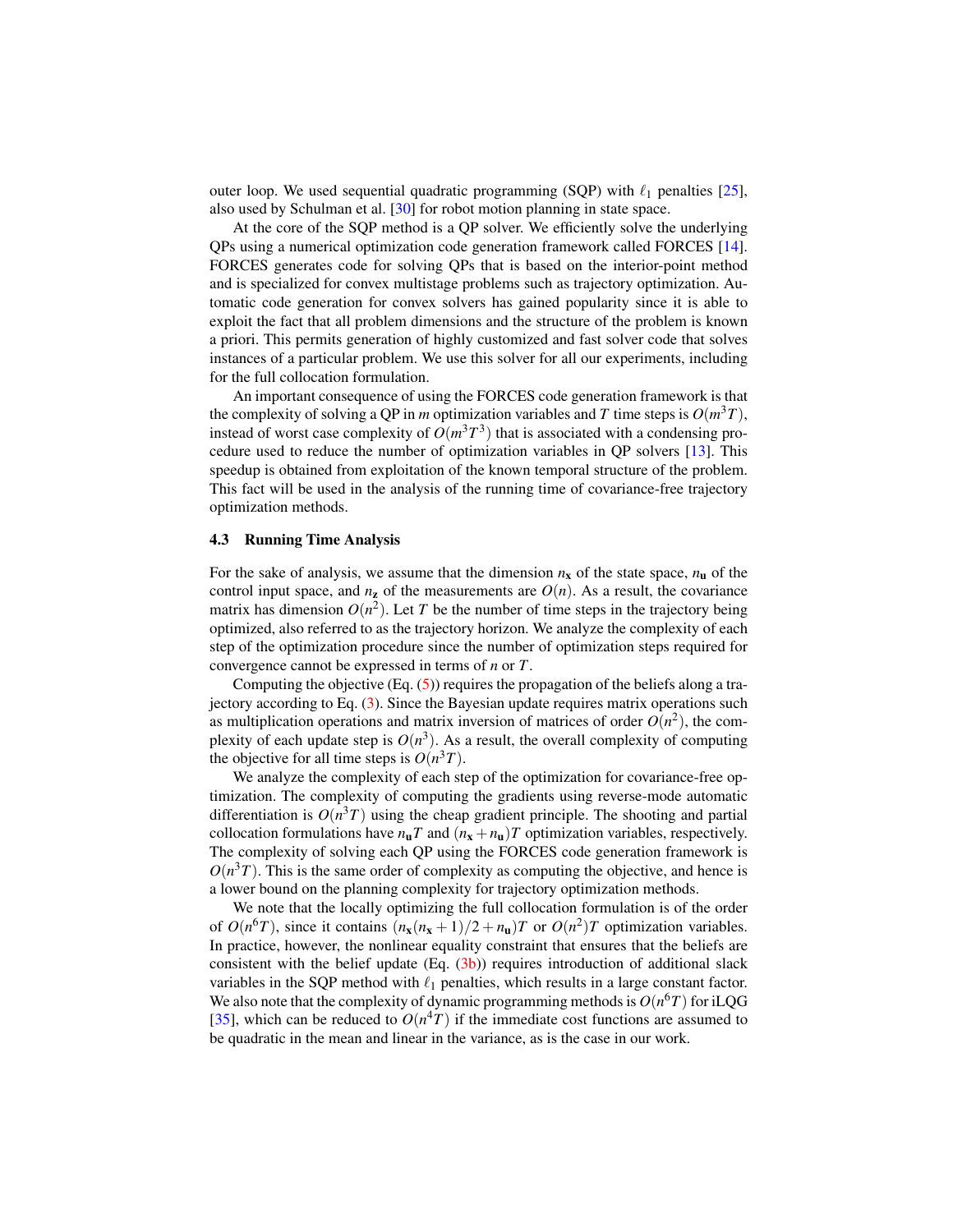## <span id="page-8-0"></span>5 Experiments

We present experimental results in simulation for Gaussian belief space planning in a variety of domains involving uncertainty, including planning manipulator motions, estimating model parameters for uncertain dynamical models, and active simultaneous localization and mapping (active SLAM). All execution times are based on a C++ implementation of our method running on a single 3.5 GHz Intel i7 processor core.

## 5.1 6-DOF Manipulator Planning with Kinematics

In this experiment, we consider a 6-DOF A465 CRS robot arm moving in a 3D en-vironment [\[34\]](#page-15-8), as shown in Fig. [3.](#page-9-0) The state  $\mathbf{x}_t = [\theta_t^1, \dots, \theta_t^6]^\top$  of the robot is a 6D vector consisting of the joint angles. The control input  $\mathbf{u}_t = [\omega_t^1, \dots, \omega_t^6]^\top$  is a 6D vector consisting of the angular speeds at each of the joints, corrupted by dynamics noise  $\mathbf{q}_t = [q_t^1, \dots, q_t^6]^\intercal \sim \mathcal{N}(\mathbf{0}, I)$ . The robot receives feedback from an overhead stereo camera setup that measures the position of the end effector  $\mathbf{p}_t = [x_t, y_t, z_t]^\mathsf{T}$ . Each camera  $c_i$  has a known location  $[x^i, y^i, z^i]$ <sup>T</sup> and unit focal distance. The measurement  $z_t$  is a 4D vector consisting of the pixel coordinates of the end effector on the imaging planes of both cameras, corrupted by Gaussian measurement noise  $\mathbf{r}_t \sim \mathcal{N}(\mathbf{0}, I)$ . This results in the following stochastic dynamics and measurement models:

$$
\mathbf{f}(\mathbf{x}_t, \mathbf{u}_t, \mathbf{q}_t) = \mathbf{x}_t + \tau(\mathbf{u}_t + \alpha \mathbf{q}_t),
$$
\n(6a)

$$
\mathbf{h}(\mathbf{x}_t, \mathbf{r}_t) = \left[ \frac{(x_t - x^1)}{(y_t - y^1)}, \frac{(z_t - z^1)}{(y_t - y^1)}, \frac{(x_t - x^2)}{(y_t - y^2)}, \frac{(z_t - z^2)}{(y_t - y^2)} \right]^\mathsf{T} + \beta \mathbf{r}_t,
$$
(6b)

where  $\tau$  is the duration of each time step, and  $\alpha$  and  $\beta$  are scaling constants for the dynamics and measurement noise terms. It is important to note that the signal to noise ratio, and hence the reliability of measurements, increases with a decrease in the distance to the stereo camera setup.

The objective is to move the robot end effector from an initial position to a target position while minimizing uncertainty in the end effector position. Let  $\mathcal{N}(\hat{\mathbf{p}}_T, \Sigma(\hat{\mathbf{p}}_T))$ be the uncertainty in the end effector position with mean  $\hat{\mathbf{p}}_T$  and covariance  $\Sigma(\hat{\mathbf{p}}_T) \in$  $\mathbb{R}^{3\times3}$ . We approximate  $\Sigma(\hat{\mathbf{p}}_T)$  as  $\Sigma(\hat{\mathbf{p}}_T) = J\Sigma_T J^\intercal$ , where  $\Sigma_T$  is the covariance in the state at the final time step and  $J = \frac{\partial g}{\partial x}(\hat{x}_T)$  is the Jacobian of the forward kinematics function  $g(x) = p$  evaluated at the final mean state  $\hat{x}_T$ . The objective is to minimize  $tr(M_T \Sigma(\hat{\mathbf{p}}_T)) + \sum_{t=0}^{T-1} \mathbf{u}_t^{\mathsf{T}} N_t \mathbf{u}_t$ , which optimizes the trade-off between minimizing uncertainty and the cumulative control effort, for given matrices  $M_T$  and  $N_t$ ,  $0 \le t < T$ .

**Experiments:** Fig.  $3(a)$  shows a baseline interpolated trajectory between the start position and target position. Fig.  $3(b)$  shows an instance of a trajectory computed using belief space planning using covariance-free partial collocation. The plan is able to infer that it is advantageous to get closer to the camera to get more reliable measurements before heading to the target to reduce uncertainty at the final time step.

We compared the performance of the three direct optimization formulations on this problem. Dynamic programming methods such as iLQG [\[34\]](#page-15-8) are unable to compute a solution for this problem due to the inability to enforce joint angle constraints. To evaluate the performance of these methods, we considered 100 random initial start positions while keeping the mean target position constant for the end effector. All trajectories have a horizon of  $T = 15$  time steps. We compared the different methods on the basis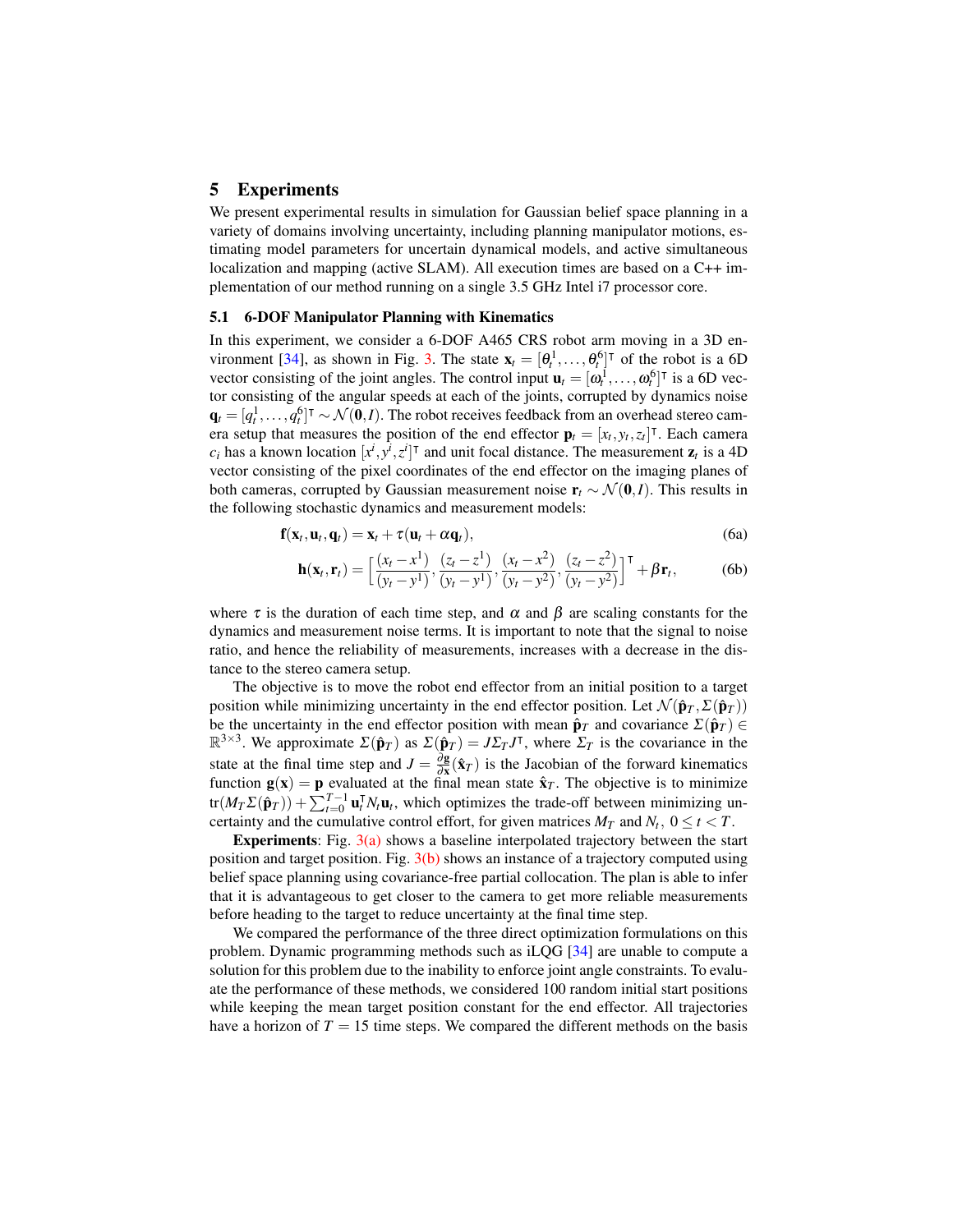

<span id="page-9-2"></span><span id="page-9-1"></span><span id="page-9-0"></span>Fig. 3. 6-DOF Manipulator: The objective is to move the end effector from the initial position (blue sphere) to the final mean target position (red sphere) while minimizing the uncertainty in its position. The robot receives feedback from a stereo camera setup mounted overhead (shown in green). The trajectory of the end effector is shown in black. The initial and final variance is shown as a blue and red ellipse, respectively. (a) A naïve trajectory obtained by interpolating between the initial and target states (joint angles) results in considerable uncertainty at the final time step. (b) A belief space plan infers that it is advantageous to get more reliable measurements by getting closer to the stereo camera setup, hence resulting in reduced uncertainty at the target.

of computation time and by how much the planning was able to improve the considered objective when compared to a baseline interpolated trajectory between the start and target states (Fig.  $3(a)$ ). The results are summarized in Table [2.](#page-9-3) The experiments show a significant speed up of up to  $200 \times$  is obtained by excluding the covariance from the optimization. The partial collocation formulation performs best, in part because the dynamics constraint  $\hat{\mathbf{x}}_{t+1} = \mathbf{f}(\hat{\mathbf{x}}_t, \mathbf{u}_t, \mathbf{0})$  is a linear constraint. In the shooting method, we include an additional cost term to penalize violation of the constraint that the end effector should be at a desired target position. This cost term conflicts with the original objective, leading to lower quality trajectories.

|                              | Opt. vars | Time(s)             | Improvement          |
|------------------------------|-----------|---------------------|----------------------|
|                              |           |                     | over baseline $(\%)$ |
| Shooting                     | 84        | $0.046 \pm 0.014$   | $29.7 \pm 5.1$       |
| Partial Coll. (auto diff.)   | 174       | $ 0.024 \pm 0.004 $ | $71.6 \pm 1.7$       |
| Partial Coll. (finite diff.) | 174       | $0.902 \pm 0.184$   | $69.5 \pm 2.4$       |
| Full Coll.                   | 405       | $6.518 \pm 0.510$   | $56.8 \pm 2.3$       |

<span id="page-9-3"></span>Table 2. Comparison of trajectory optimization methods on the 6-DOF manipulator scenario in terms of computation time and improvement over a baseline interpolated trajectory.

We also compared the effect of using automatic differentiation (Sec. [4.2\)](#page-5-0) versus using numerical finite differences for the partial collocation formulation. Using finite differences leads to poorly conditioned gradients, which leads to slower convergence. In our experiments, we observed slowdowns of up to  $40\times$  as compared to implementations that used automatic differentiation to compute gradients.

## 5.2 Parameter Estimation for Two-Link Pendulum with Dynamics

In this experiment, we consider a two-link pendulum [\[10\]](#page-14-14) actuated at both joints. However, the lengths  $[i^1, l^2]^\intercal$  and masses  $[m^1, m^2]^\intercal$  of the pendulum are not exactly known.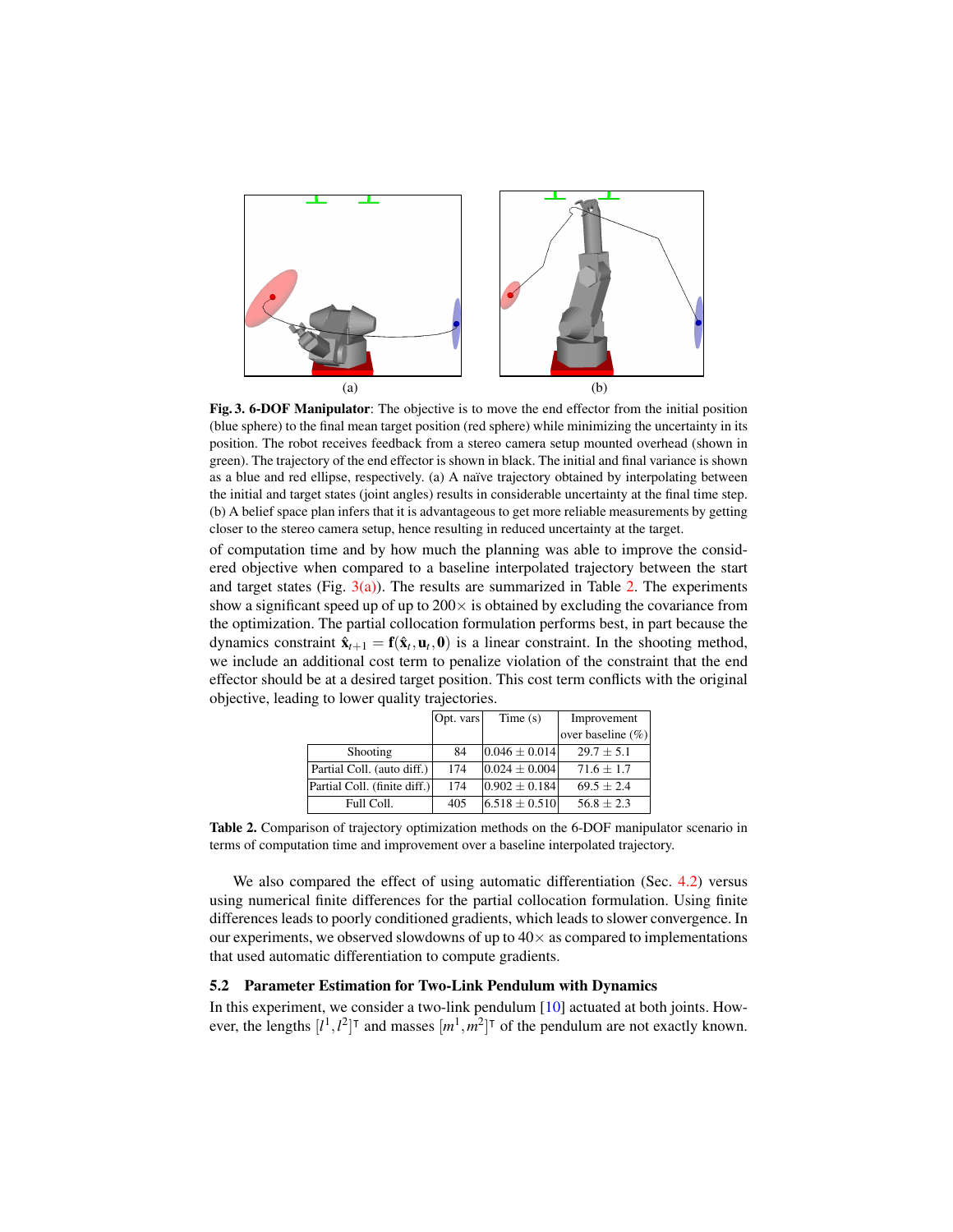We follow the method of Webb et al. [\[38\]](#page-15-9) to estimate these uncertain parameters using Gaussian belief space planning by considering an augmented state consisting of the pendulum state and the parameters. The objective is to infer the model parameters  ${m<sup>1</sup> = m<sup>2</sup> = 0.5 \text{kg}, l<sup>1</sup> = l<sup>2</sup> = 0.5 \text{m}}$ , given noisy measurements of the end-effector position of the pendulum and the joint velocities. While random exploration can be used to solve this problem, we demonstrate that Gaussian belief space planning can be used to intelligently explore by acquiring information from sensing and hence converge faster to the actual model parameters.

The system state  $\mathbf{x}_t = [\theta_t^1, \theta_t^2, \dot{\theta}_t^1, \dot{\theta}_t^2, l_t^1, l_t^2, m_t^1, m_t^2]^\mathsf{T}$  of the robot is a 8D vector consisting of the joint angles, the angular velocities of the joints, and the four parameters that need to be estimated. The control input  $\mathbf{u}_t = [\mu_t^1, \mu_t^2]^\top$  is a 2D vector consisting of the motor torques. The robot state is also corrupted by Gaussian noise  $\mathbf{q}_t = [q_t^1, \ldots, q_t^4, \mathbf{0}_{4 \times 1}]^\intercal \sim \mathcal{N}(\mathbf{0}, I)$ . This yields the following nonlinear dynamics model:

$$
\mathbf{f}(\mathbf{x}_t, \mathbf{u}_t, \mathbf{q}_t) = \mathbf{x}_t + \tau[\dot{\theta}_t^1, \dot{\theta}_t^2, \ddot{\theta}_t^1, \ddot{\theta}_t^2, \mathbf{0}_{4\times 1}]^\mathsf{T} + \alpha \mathbf{q}_t, \text{ where } (7a)
$$

$$
\begin{bmatrix} \ddot{\theta}_{t}^{1} \\ \ddot{\theta}_{t}^{2} \end{bmatrix} = \begin{bmatrix} \frac{1}{3} m_{t}^{1} l_{t}^{1} l_{t}^{1} + m_{t}^{2} l_{t}^{1} l_{t}^{1} & \frac{1}{2} m_{t}^{2} l_{t}^{2} l_{t}^{1} \cos(\theta_{t}^{1} - \theta_{t}^{2}) \\ \frac{1}{2} l_{t}^{1} l_{t}^{2} m_{t}^{2} \cos(\theta_{t}^{1} - \theta_{t}^{2}) & \frac{1}{3} m_{t}^{2} l_{t}^{2} l_{t}^{2} \end{bmatrix}^{-1} \begin{bmatrix} c_{1} \\ c_{2} \end{bmatrix},
$$
(7b)

$$
\begin{bmatrix} c_1 \\ c_2 \end{bmatrix} = \begin{bmatrix} -l_t^1(\frac{1}{2}m_t^2 l_t^2 \dot{\theta}_t^2 \dot{\theta}_t^2 \sin(\theta_t^1 - \theta_t^2) - g \sin \theta_t^1(\frac{1}{2}m_t^1 + m_t^2)) + \mu_t^1 \\ \frac{1}{2}m_t^2 l_t^2(l_t^1 \dot{\theta}_t^1 \dot{\theta}_t^1 \sin(\theta_t^1 - \theta_t^2) + g \sin \theta_t^2) + \mu_t^2 \end{bmatrix}, \quad (7c)
$$

where  $\tau$  is the duration of the time step,  $\alpha$  is the noise scaling factor, and  $g = 9.82 \text{m/s}^2$ is the gravitational constant. In our implementation, we use Runge-Kutta (RK4) integration of the dynamics for numerical stability.

The robot obtains noisy measurements of the position of the end effector and the angular velocities at each joint. The measurement  $z_t$  is a 4D vector, corrupted by measurment noise  $\mathbf{r}_t \sim \mathcal{N}(\mathbf{0}, I)$  that is related to the state  $\mathbf{x}_t$  according to

$$
\mathbf{h}(\mathbf{x}_t, \mathbf{r}_t) = [l_t^1 \cos \theta_t^1 + l_t^2 \cos \theta_t^2, l_t^1 \sin \theta_t^1 + l_t^2 \sin \theta_t^2, \dot{\theta}_t^1, \dot{\theta}_t^2]^\mathsf{T} + \beta \mathbf{r}_t,\tag{8}
$$

where  $\beta$  is the measurement noise scaling factor.

Experiments: Fig. [4](#page-11-0) shows the performance of different optimal control methods on convergence of the parameter *m* 1 as compared to execution of a random sequence of controls. We note that the parameter values are not updated as part of the planning process. We execute the first control for each computed plan in a model predictive control fashion and then update the parameters using the full Bayesian update of the belief that incorporates the current simulated observation  $(Eq. (3))$  $(Eq. (3))$  $(Eq. (3))$ . Belief space planning is able to explore by intelligently gathering information as required for faster convergence in terms of the number of execution steps required. We consider a trajectory with  $T = 15$ time steps. Due to space limitations, we only show convergence results for one parameter *m* 1 . Similar results were obtained for the second mass parameter. However, the length parameters  $l^1$  and  $l^2$  converge faster to the correct values since they explicitly occur in the measurement model.

The performance of optimal control methods is also compared in Fig. [4,](#page-11-0) as averaged over 100 runs and 300 execution time steps. In terms of convergence, all the methods require roughly the same number of execution steps for converging to a reasonable estimate. However, there is a considerable difference in execution times. The shooting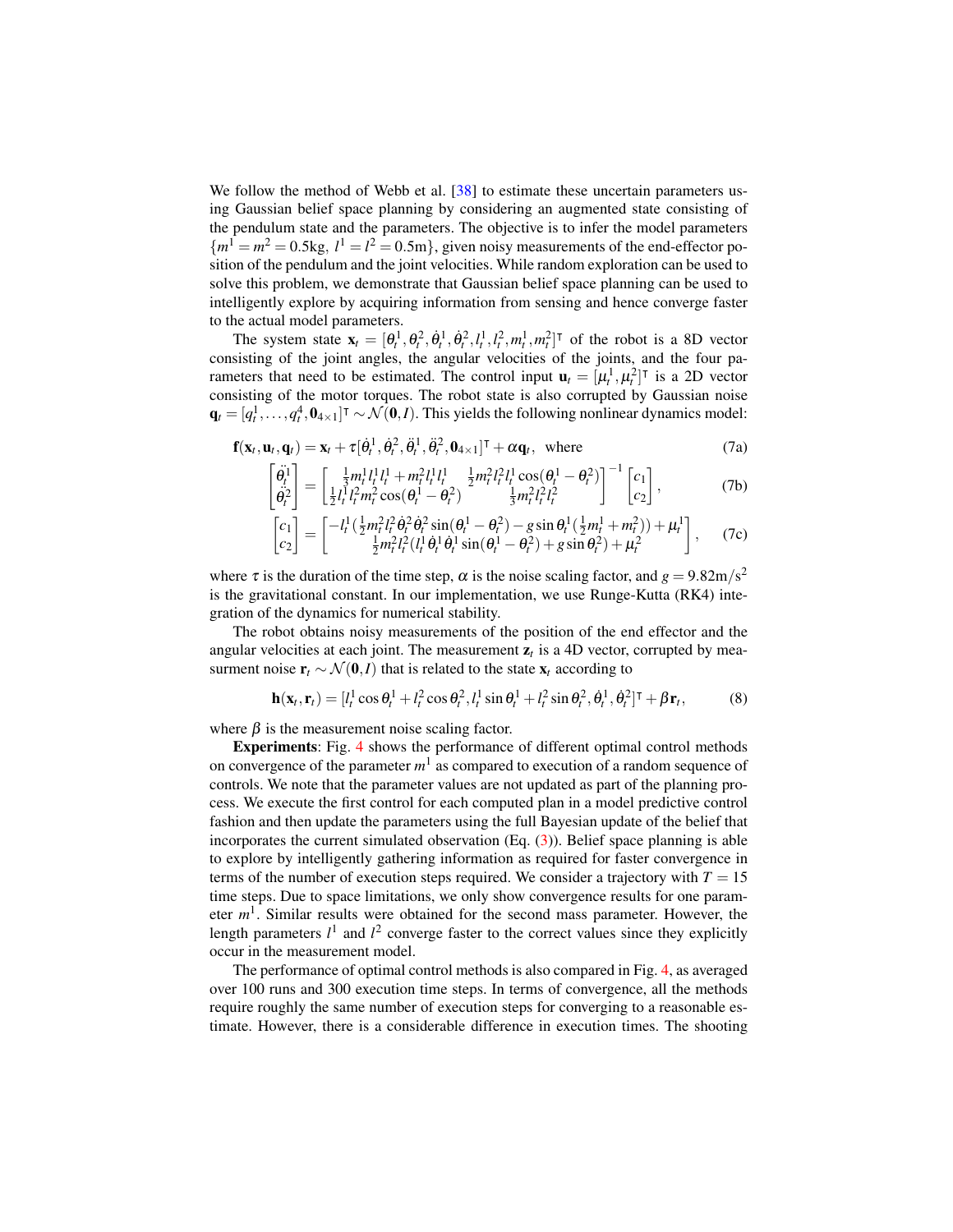

<span id="page-11-0"></span>Fig. 4. Parameter Estimation: (left) The performance of different optimal control methods on the parameter estimation scenario. (right) The convergence of the parameter  $m<sup>1</sup>$  to the true value of 0.5 kg (red) for different optimal control methods. The value of the parameter  $m_t^1$  is plotted over time (blue) and three standard deviations of the uncertainty in the parameter value is shown in cyan. The timestep where the value is within 10% of the true value is marked in green.

formulation is up to  $400 \times$  faster than the full collocation formulation with the covariance in the optimization. We also compare with a state of the art iLQG implementation [ $36$ ] and found that iLQG was  $10\times$  faster than full collocation but convergence of iLQG to the true parameter values was slower than the covariance-free formulations.

#### 5.3 Active SLAM

Active simultaneous localization and mapping (active SLAM) [\[19\]](#page-15-5) [\[32\]](#page-15-12) [\[33\]](#page-15-13) aims to compute plans for a mobile robot to explore the environment (represented in terms of landmarks) such that the uncertainty about the environment and the robot state are simultaneously minimized in a SLAM framework.

We consider a car-like robot with state  $\mathbf{x}_t^R = [x_t, y_t, \theta_t]^\top$  consisting of the car position  $[x_t, y_t]$ <sup>T</sup> and heading angle  $\theta$ . The control inputs  $\mathbf{u}_t = [v_t, \phi_t]$ <sup>T</sup> consist of the velocity  $v_t$ and steering angle  $\phi_t$ , corrupted by Gaussian noise  $\mathbf{q}_t = [q_t^1, q_t^2]^\top$ . Let *W* be the length of the wheelbase of the robot. The state of the environment  $\mathbf{x}^{\mathcal{O}} \in \mathbb{R}^{2L}$  is a vector consisting of *L* landmark positions  $[x^i, y^i]^\intercal$ ,  $i \in \{1, ..., L\}$ . The combined system state is then given by  $\mathbf{x}_t = [\mathbf{x}_t^R, \mathbf{x}^{\mathcal{O}}]^T$ . The observation function  $z \in \mathbb{R}^{2 \cdot L}$  consists of the distance and heading measurements from the current state of the robot relative to each landmark. Following the framework of standard EKF-SLAM, this gives us the following stochastic dynamics and measurements models:

$$
\mathbf{f}(\mathbf{x}_{t}, \mathbf{u}_{t}, \mathbf{q}_{t}) = \begin{bmatrix} x_{t} \\ y_{t} \\ \theta_{t} \\ \mathbf{x}_{0} \end{bmatrix} + \begin{bmatrix} (v_{t} + q_{t}^{1}) \cos(\theta_{t} + \phi_{t} + q_{t}^{2}) \\ (v_{t} + q_{t}^{1}) \sin(\theta_{t} + \phi_{t} + q_{t}^{2}) \\ (v_{t} + q_{t}^{1}) \tan(\phi_{t} + q_{t}^{2})/W \\ \mathbf{0}_{2 \cdot L \times 1} \end{bmatrix}, \quad \mathbf{h}(\mathbf{x}_{t}, \mathbf{r}_{t}) = \begin{bmatrix} \sqrt{(x_{t} - x_{t}^{1})^{2} + (y_{t} - y_{t}^{1})^{2}} \\ \tan^{-1}(\frac{y_{t} - y_{t}^{1}}{x_{t} - x_{t}^{1}}) - \theta_{t} \\ \vdots \\ \sqrt{(x_{t} - x_{t}^{L})^{2} + (y_{t} - y_{t}^{L})^{2}} \\ \tan^{-1}(\frac{y_{t} - y_{t}^{L}}{x_{t} - x_{t}^{L}}) - \theta_{t} \end{bmatrix} + \mathbf{r}_{t}.
$$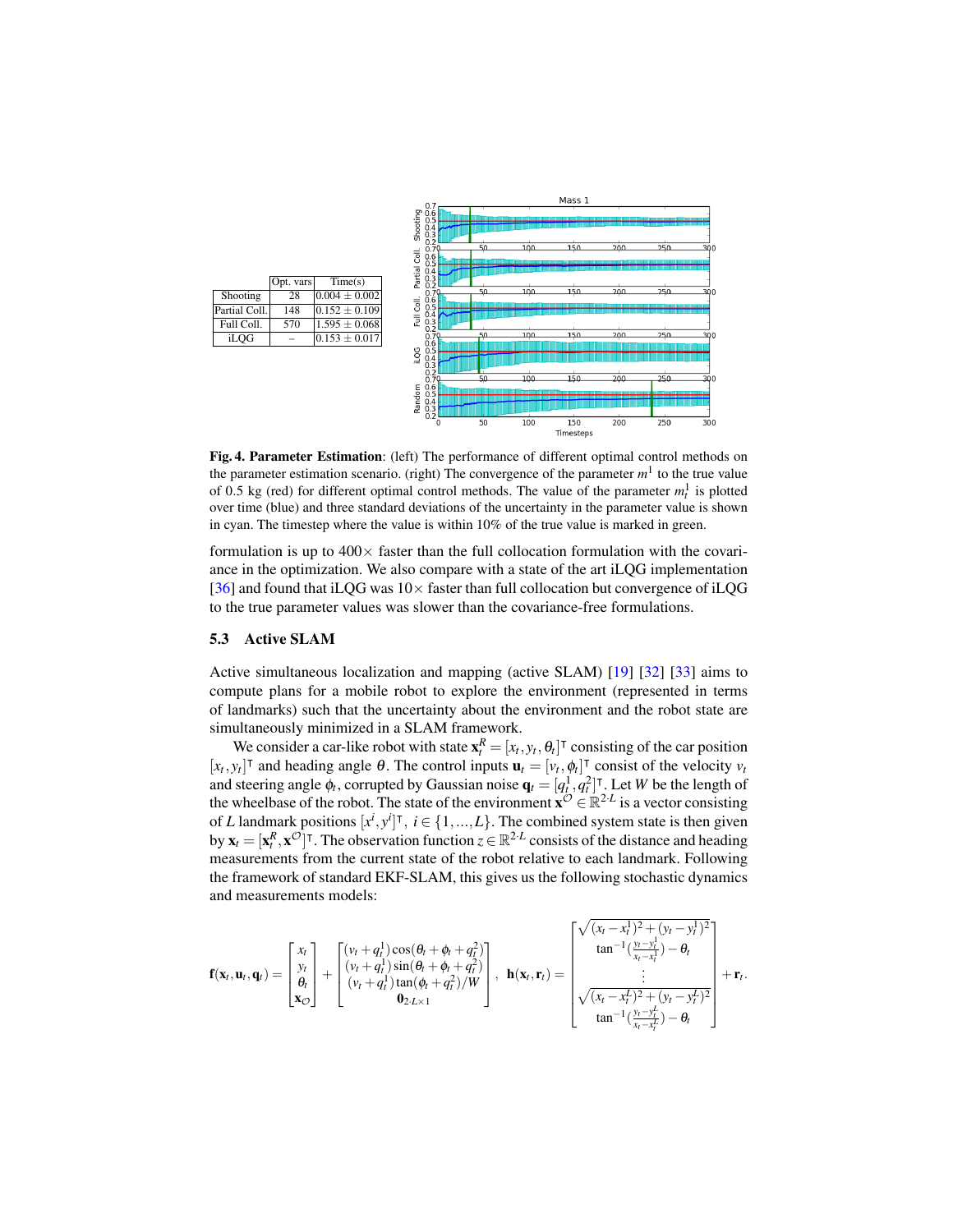

<span id="page-12-1"></span><span id="page-12-0"></span>Fig. 5. Active SLAM: A car-like robot navigating in an environment with  $L = 12$  landmarks. The robot uses EKF-SLAM for simultaneous localization and mapping. The objective is to plan motions for the robot to visit four landmarks (in counter-clockwise order) in the environment, starting from the bottom left, to minimize uncertainty in its state and the landmark positions. (a) A state space trajectory is unable to detect any landmarks due to the limited range of sensing of the robot, resulting in considerable accumulation of uncertainty (shown as blue ellipses). (b) Belief space planning using covariance-free partial collocation computes a plan that leads the robot to visit landmarks en route to waypoints to considerably reduce uncertainty.

Experiments: In this scenario, the robot has a limited sensing range and can only sense landmarks within a distance of *d*max from its current position. In order to get a smooth measurement function, we smooth the boundary of the circular sensing region of radius*t*max using a sigmoid function [\[27\]](#page-15-3). Fig. [5\(a\)](#page-12-0) shows a state space trajectory that visits four waypoints in the environment (in counter-clockwise order), each segment consisting of  $T = 15$  time steps. However, due to the limited sensing range, the robot is unable to detect any of the landmarks, hence resulting in a considerable increase in uncertainty along the entire trajectory. In contrast, belief space planning using the partial collocation formulation is able to compute plans that visit landmarks en route to waypoints to reduce uncertainty in robot state and landmark positions (Fig. [5\(b\)\)](#page-12-1).

We compared the performance and improvement over a baseline state space trajectory (Fig.  $5(a)$ ) for varying number of landmarks. The landmark positions were sampled within three clusters in the environment to preserve the complexity of the planning problem. Fig. [6\(a\)](#page-13-0) shows the performance of covariance-free optimization formulations (both shooting and partial collocation) as compared to full collocation and iLQG [\[36\]](#page-15-17). The covariance-free formulations are faster than full collocation and iLQG, which is consistent with our preliminary analysis of the running times of these formulations. The shooting formulation is slower than partial collocation because of the target constraints imposed by the waypoints, which leads to slower convergence.

Fig.  $6(b)$  shows the improvement in the objective using belief space planning relative to the objective evaluated for a baseline state space trajectory. Partial collocation leads to greatest reduction in the objective as compared to other methods. The improvement increases with an increase in the number of landmarks, indicating that belief space planning computes different plans that optimize the objective further, for different arrangements of landmarks.

We could not scale the covariance-free formulations beyond 50 landmarks because of the inability of CasADi [\[2\]](#page-14-3) to compute gradients using automatic differentiation since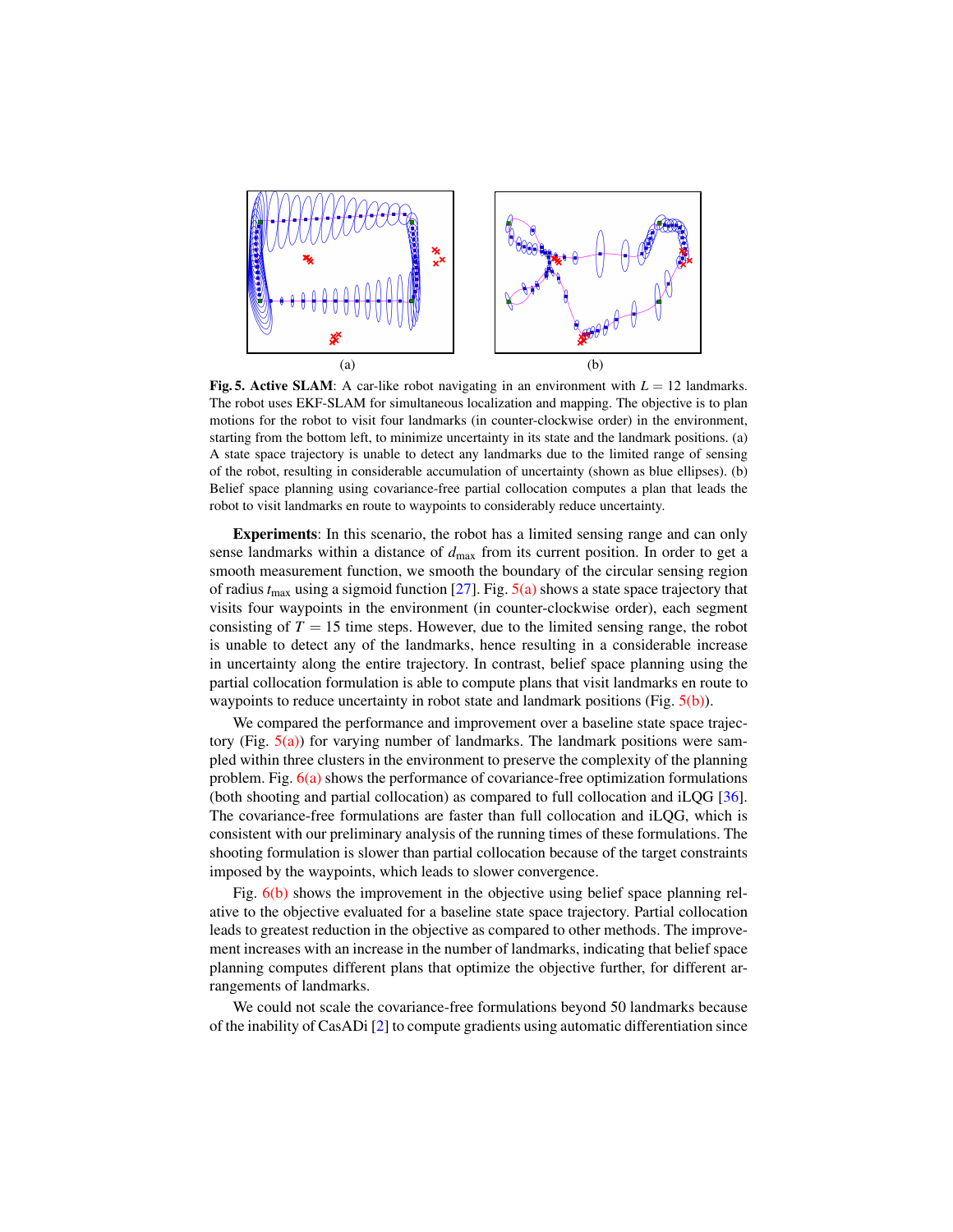

<span id="page-13-1"></span><span id="page-13-0"></span>Fig. 6. Active SLAM: (a) Performance of trajectory optimization methods as the number of landmarks in the environment increase shown in terms of the mean and 1 standard deviation computed across 25 runs. (b) Improvement in the objective relative to the objective evaluated for a baseline state space trajectory shown in Fig.  $5(a)$ . Partial collocation performs best in terms of both criteria. Overall, covariance-free optimization scales to 50 landmarks (103 dimensional state space) with an average computation time of 103 seconds for the entire trajectory.

CasADi usage exceeded available memory. However, this tool is under active development and we envision that future releases will allow us to scale beyond this number.

# 6 Discussion and Conclusion

In this work, we focused on trajectory optimization formulations for computing locally optimal plans in Gaussian belief spaces. We showed that by excluding the covariance from the optimization, we can solve planning problems in 100 dimensional state spaces and obtain computational speedups of  $400\times$  compared to related approaches that incorporate the covariance in the state. The running time complexity per step of the optimization is  $O(n^3T)$ , which is an improvement over related approaches. We summarize the pros and cons of the different trajectory optimization formulations in Table. [3.](#page-13-2)

|                                    |              | Covariance-free Opt. |                                                                                                             |                                              |
|------------------------------------|--------------|----------------------|-------------------------------------------------------------------------------------------------------------|----------------------------------------------|
|                                    | Shooting     | Partial              | Full                                                                                                        | Dynamic                                      |
|                                    |              | Collocation          | Collocation                                                                                                 | Programming                                  |
| Quadratic objective $(Eq. (5))$    | X            | X                    |                                                                                                             |                                              |
| Control policy                     | X            | X                    | X                                                                                                           |                                              |
| Max likelihood                     | ✓            | ✓                    |                                                                                                             | X                                            |
| observation assumption             |              |                      |                                                                                                             |                                              |
| Infeasible initialization          | X            |                      |                                                                                                             | X                                            |
| Ensures $\Sigma_t \succeq 0$ (PSD) | ✓            |                      | X                                                                                                           | X                                            |
| Target constraint                  | Χ            |                      |                                                                                                             | X                                            |
| State bounds                       | Χ            |                      |                                                                                                             | X                                            |
| Control bounds                     | ✓            |                      |                                                                                                             | X                                            |
| Covariance bounds                  | X            | X                    |                                                                                                             | X                                            |
| Optimization                       | $n_{\rm H}T$ |                      | $(n_{\mathbf{x}}+n_{\mathbf{u}})T\left[(\frac{n_{\mathbf{x}}(n_{\mathbf{x}}+1)}{2}+n_{\mathbf{u}})T\right]$ | T problems of                                |
| problem size                       |              |                      |                                                                                                             | size $\left(\frac{n_x(n_x+1)}{2}+n_u\right)$ |
| Complexity per                     | $O(n^3T)$    | $O(n^3T)$            | $O(n^6T)$                                                                                                   | $O(n^{6}T)$ [35]                             |
| optimization step                  |              |                      |                                                                                                             | $O(n^4T)$ [36]                               |

<span id="page-13-2"></span>Table 3. Comparison of trajectory optimization methods for Gaussian belief space planning.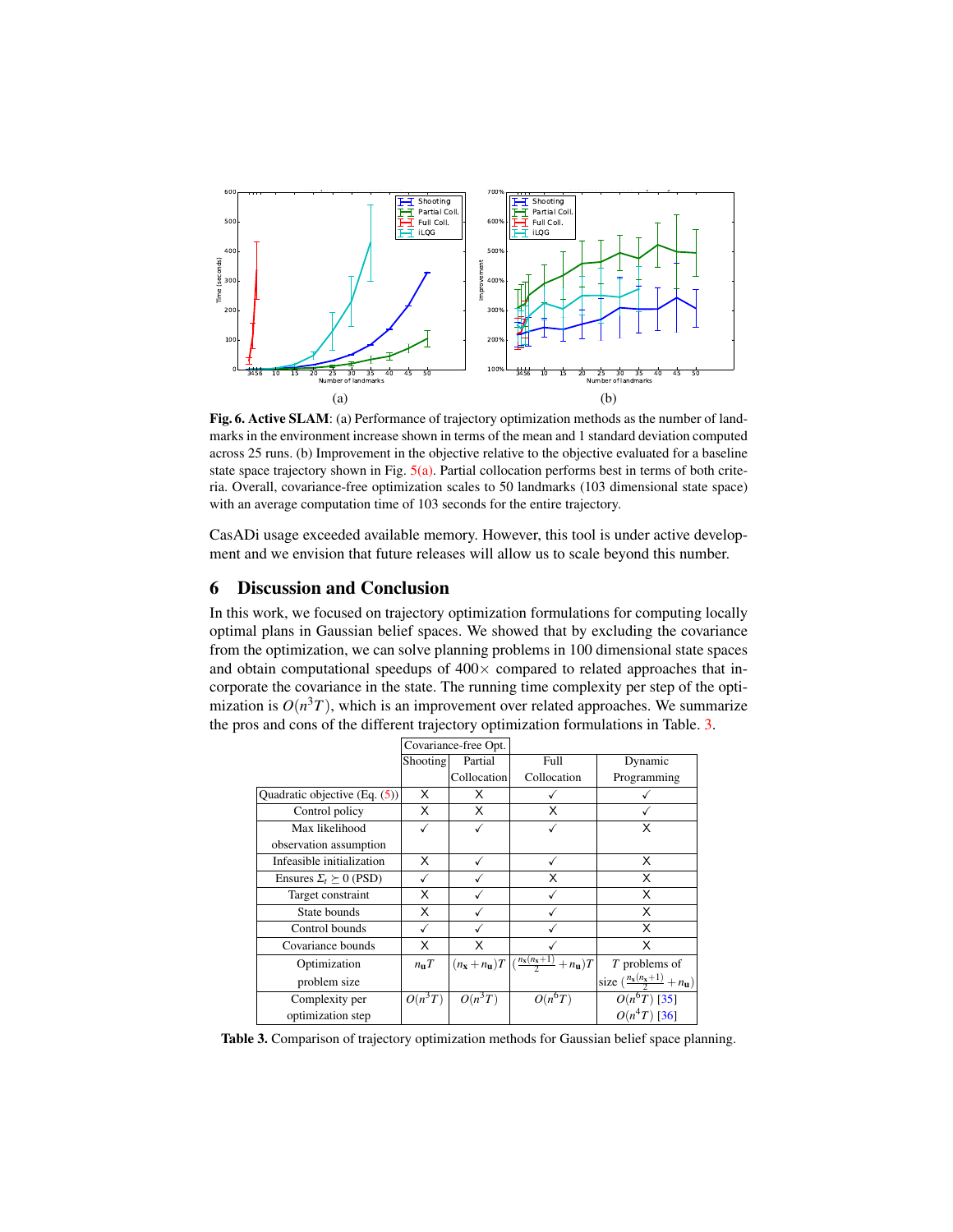Our experiments suggest that covariance-free partial collocation offers considerable promise moving forward. In future work, we plan to improve on the scalability of covariance-free trajectory optimization. We also plan to address the issue of collision avoidance by adding a cost term to the objective as in Van den Berg et al. [\[35\]](#page-15-4). An expanded version of the paper and code for reproducing the results reported in this paper, is available at: <http://rll.berkeley.edu/beliefopt/>.

# Acknowledgments

This research has been funded in part by AFOSR-YIP Award #FA9550-12-1-0345, by NSF under award IIS-1227536, by a DARPA Young Faculty Award #D13AP00046, CITRIS Seed Grant, and by a Sloan Fellowship. Michael Laskey has been funded by an NSF Graduate Research Fellowship.

# References

- <span id="page-14-7"></span>1. Agha-mohammadi, A., Chakravorty, S., Amato, N.M.: [FIRM: Sampling-based Feedback](http://ijr.sagepub.com/content/early/2013/11/14/0278364913501564.abstract) [Motion Planning Under Motion Uncertainty and Imperfect Measurements.](http://ijr.sagepub.com/content/early/2013/11/14/0278364913501564.abstract) Int. Journal of Robotics Research 33(2), 268–304 (2014)
- <span id="page-14-3"></span>2. Andersson, J., Åkesson, J., Diehl, M.: [CasADi: A Symbolic Package for Automatic Dif](https://github.com/casadi/casadi/wiki)[ferentiation and Optimal Control.](https://github.com/casadi/casadi/wiki) In: Recent Advances in Algorithmic Differentiation, pp. 297–307. Springer (2012)
- <span id="page-14-13"></span>3. Bergstra, J.: Theano: a CPU and GPU Math Expression Compiler (2011), [http://](http://deeplearning.net/software/theano/) [deeplearning.net/software/theano/](http://deeplearning.net/software/theano/)
- <span id="page-14-9"></span>4. Bertsekas, D.: [Dynamic Programming and Optimal Control.](http://athenasc.com/dpbook.html) Athena Scientic (2001)
- <span id="page-14-10"></span>5. Betts, J.T.: [Practical Methods for Optimal Control and Estimation using Nonlinear Program](epubs.siam.org/doi/book/10.1137/1.9780898718577‎)[ming,](epubs.siam.org/doi/book/10.1137/1.9780898718577‎) vol. 19. SIAM (2010)
- <span id="page-14-6"></span>6. Bry, A., Roy, N.: [Rapidly-exploring Random Belief Trees for Motion Planning Under Un](http://ieeexplore.ieee.org/xpls/abs_all.jsp?arnumber=5980508)[certainty.](http://ieeexplore.ieee.org/xpls/abs_all.jsp?arnumber=5980508) In: Proc. IEEE Int. Conf. Robotics and Automation (ICRA). pp. 723–730 (2011)
- <span id="page-14-0"></span>7. C. Papadimitriou, J.T.: The Complexity of Markov Decision Processes. Mathematics of Operations Research 12(3), 441–450 (1987)
- <span id="page-14-11"></span>8. Camacho, E.F., Bordons, C.: [Model Predictive Control.](http://www.springerlink.com/content/978-0-85729-398-5) Springer Verlag, London, UK (2004)
- <span id="page-14-8"></span>9. Dallaire, P., Besse, C., Ross, S., Chaib-draa, B.: [Bayesian Reinforcement Learning in Con](http://ieeexplore.ieee.org/xpls/abs_all.jsp?arnumber=5354013)[tinuous POMDPs with Gaussian Processes.](http://ieeexplore.ieee.org/xpls/abs_all.jsp?arnumber=5354013) In: IEEE/RSJ Int. Conf. on Intelligent Robots and Systems (IROS). pp. 2604–2609 (2009)
- <span id="page-14-14"></span>10. Deisenroth, M., Mchutchon, A., Hall, J., Rasmussen, C.E.: PILCO policy search framework (2013), <http://mloss.org/software/view/508/>
- <span id="page-14-2"></span>11. Deisenroth, M.P., Peters, J.: [Solving Nonlinear Continuous State-Action-Observation](http://hdl.handle.net/10044/1/12209) [POMDPs for Mechanical Systems with Gaussian Noise.](http://hdl.handle.net/10044/1/12209) In: European Workshop on Reinforcement Learning (EWRL 2012) (2013)
- <span id="page-14-12"></span>12. Diehl, M.: Numerical Optimal Control (2011), [http://homes.esat.kuleuven.be/](http://homes.esat.kuleuven.be/~mdiehl/TRENTO/numopticon.pdf) [~mdiehl/TRENTO/numopticon.pdf](http://homes.esat.kuleuven.be/~mdiehl/TRENTO/numopticon.pdf)
- <span id="page-14-4"></span>13. Domahidi, A., Zgraggen, A., Zeilinger, M., Morari, M., Jones, C.: [Efficient Interior Point](http://ieeexplore.ieee.org/xpls/abs_all.jsp?arnumber=6426855) [Methods for Multistage Problems Arising in Receding Horizon Control.](http://ieeexplore.ieee.org/xpls/abs_all.jsp?arnumber=6426855) In: IEEE Conf. on Decision and Control (CDC). pp. 668 – 674 (2012)
- <span id="page-14-5"></span>14. Domahidi, A.: FORCES: Fast Optimization for Real-time Control on Embedded Systems (2012), <http://forces.ethz.ch>
- <span id="page-14-1"></span>15. Erez, T., Smart, W.D.: [A Scalable Method for Solving High-Dimensional Continuous](http://arxiv.org/ftp/arxiv/papers/1203/1203.3477.pdf) [POMDPs Using Local Approximation.](http://arxiv.org/ftp/arxiv/papers/1203/1203.3477.pdf) In: Conf. on Uncertainty in Artificial Intelligence. pp. 160–167 (2010)